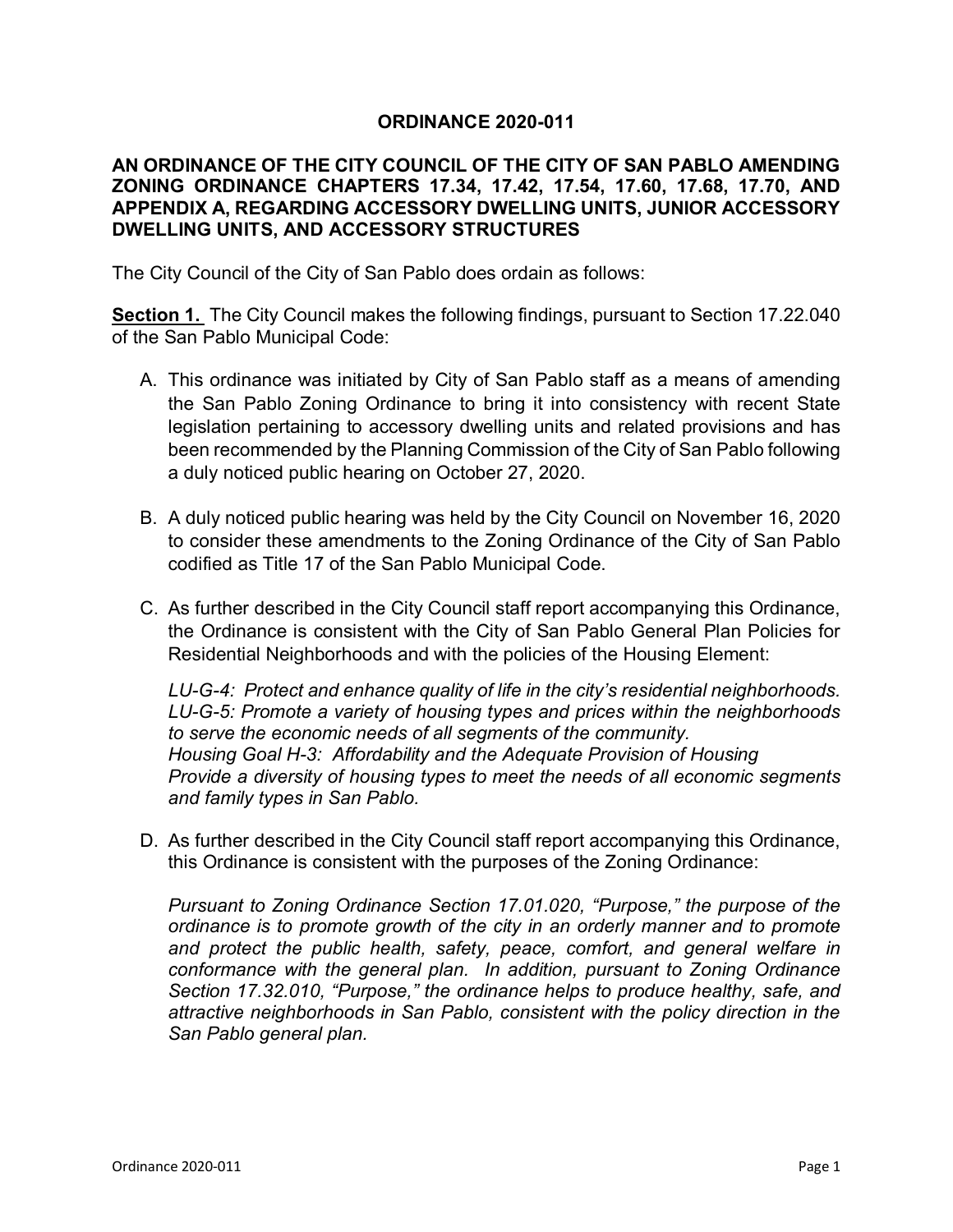*The ordinance helps to facilitate the provision of additional housing units in San Pablo through the development of accessory dwelling units within existing and proposed single-family and multi-family neighborhoods and in compliance with California housing law.*

E. Pursuant to the California Environmental Quality Act, the proposed amendment is statutorily exempt from the provisions of CEQA, in accordance with CEQA Guidelines Section 15282(h) as well as with Section 15061(b)(3), as it has no potential for causing a significant effect on the environment, and the City Manager is directed to ensure that a Notice of Exemption is filed with the County Clerk.

**Section 2.** Section 17.32.020, Intent of individual districts, in Chapter 17.32, Residential Districts, Allowed Uses, and Development Standards, is amended in its entirety to read as follows:

# **17.32.020. Intent of individual districts.**

A. R-1 District. The R-1 single-family residential district is intended to implement the single-family residential land use designation in the general plan by providing opportunities for single-family homes on individual parcels. The maximum density ordinarily allowable in this district is twelve dwelling units per acre. Accessory dwelling units and accessory uses are also allowed.

B. R-2 District. The R-2 two-family residential district is intended to implement the medium-density multifamily residential land use designation in the general plan by providing opportunities for single-family and two-family homes (duplexes). The maximum density allowable in this district is eighteen dwelling units per acre. Accessory dwelling units and accessory uses are also allowed.

C. R-3 District. The R-3 multifamily residential district is intended to implement the medium-density multifamily residential land use designation in the general plan by providing opportunities for residential development characterized by a mix of housing types, including townhouses, apartments, and condominiums. The maximum density allowable in this district is twenty-four dwelling units per acre. Accessory dwelling units and accessory uses are also allowed.

D. R-4 District. The R-4 high-density multifamily residential district is intended to implement the high-density multifamily residential land use designation in the general plan by providing opportunities in select locations, such as near transit stops or neighborhood retail centers, for residential development characterized by a mix of housing types, including single-family homes, two-family homes, townhouses, apartments, and condominiums. The maximum density allowable in this district is forty-eight dwelling units per acre. Accessory dwelling units and accessory uses are also allowed.

E. RMU District. The RMU residential mixed-use district is intended to implement the residential mixed-use land use designation in the general plan by providing opportunities for mixed-use development that includes residential, office, and retail uses. The maximum floor area ratio (FAR) is 1.5 and the maximum residential density (included within the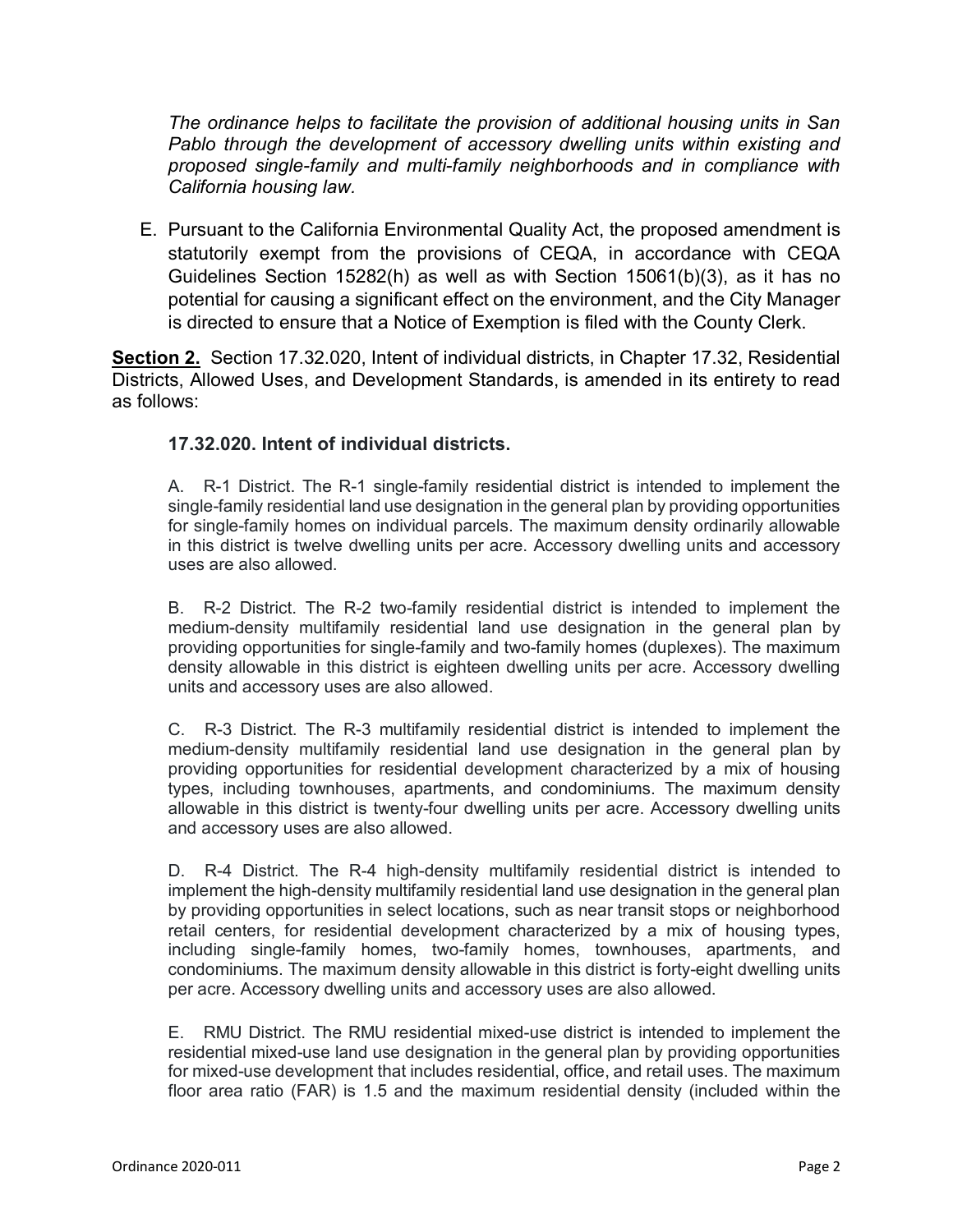overall FAR limits) is fifty units per gross acre. Accessory dwelling units and accessory uses are also allowed.

**Section 3.** Table 17.32-A, Residential Districts: Use Regulations, in Section 17.32.030, Use allowed in Chapter 17.32, Residential Districts, Allowed Uses, and Development Standards, is amended in its entirety to read as follows:

| <b>Land Use/Zoning District</b>                                                    | $R -$<br>1   | $R -$<br>$\mathbf{2}$ | R-<br>3                  | $R -$<br>4     |              | <b>RMU Special Provisions</b> |
|------------------------------------------------------------------------------------|--------------|-----------------------|--------------------------|----------------|--------------|-------------------------------|
| <b>Residential Uses</b>                                                            |              |                       |                          |                |              |                               |
| Accessory Dwelling Units <sup>1</sup>                                              | $\mathsf{R}$ | ${\sf R}$             | $\mathsf{R}$             | $\mathsf{R}$   | $\mathsf{R}$ | Section 17.60.070             |
| <b>Animal Keeping</b>                                                              | R            | $\mathsf{R}$          | $\mathsf{R}$             | $\mathsf{R}$   | R            | Section 17.60.010             |
| <b>Assisted Living Facilities</b>                                                  |              |                       | U                        | U              | U            | Section 17.60.010             |
| <b>Boarding Houses</b>                                                             |              |                       | U                        | U              | U            |                               |
| Community Care Facilities $(7+)$ <sup>2</sup>                                      | U            | U                     | U                        | U              | U            |                               |
| Day Care, Large Family <sup>3</sup>                                                | R            | R                     | $\mathsf{R}$             | $\mathsf{R}$   | R            |                               |
| Day Care, Small Family <sup>4</sup>                                                | $\mathsf{R}$ | $\mathsf{R}$          | R                        | $\mathsf{R}$   | R            |                               |
| Dwellings, Multiple-Family <sup>5</sup>                                            |              |                       | R                        | $\mathsf{R}$   | R            | Section 17.58.020             |
| Dwellings, Single-Family Attached <sup>5</sup>                                     |              | $\mathsf{R}$          | $\mathsf{R}$             | $\mathsf{R}$   | R            |                               |
| Dwellings, Single-Family Detached <sup>5</sup>                                     | $\mathsf{R}$ | $\mathsf{R}$          | R                        |                | -            | Section 17.32.050             |
| Dwellings, Two-Family (Duplexes) <sup>5</sup>                                      |              | $\mathsf{R}$          | $\mathsf{R}$             |                |              | Section 17.32.050             |
| <b>Emergency Shelter</b>                                                           |              |                       | $\overline{\phantom{0}}$ |                | R            | Section 17.60.080             |
| <b>Home Occupations</b>                                                            | $\mathsf{R}$ | $\mathsf{R}$          | R                        | $\mathsf{R}$   | R            | Section 17.60.030             |
| Live-Work Facility                                                                 |              |                       |                          |                | U            | Section 17.60.040             |
| <b>Mobile Home Parks</b>                                                           |              |                       |                          |                |              | Section 17.60.060             |
| Residential Care Facilities (≤6)                                                   | R            | $\mathsf{R}$          | R                        | $\mathsf{R}$   | $\mathsf{R}$ |                               |
| <b>Single-Room Occupancy</b>                                                       |              |                       | $\overline{\phantom{0}}$ | $\overline{a}$ | R            | Section 17.60.090             |
| <b>Supportive Housing</b>                                                          | $\mathsf{R}$ | $\mathsf{R}$          | $\mathsf{R}$             | $\mathsf{R}$   | $\mathsf{R}$ |                               |
| <b>Transitional Housing</b>                                                        | R.           | $\mathsf{R}$          | R.                       | $\mathsf{R}$   | $\mathsf{R}$ |                               |
| Recreation, Resource Preservation, Open Space, Education, and Public Assembly Uses |              |                       |                          |                |              |                               |
| Cemeteries                                                                         | U            | $\cup$                | U                        |                |              |                               |
| <b>Community Facilities</b>                                                        | U            | U                     | U                        | U              | U            |                               |
| <b>Community Gardens</b>                                                           | A            | A                     | A                        | A              | A            |                               |
| Day Care Centers                                                                   | U            | U                     | U                        | U              | U            |                               |

**Table 17.32-A—Residential Districts: Use Regulations**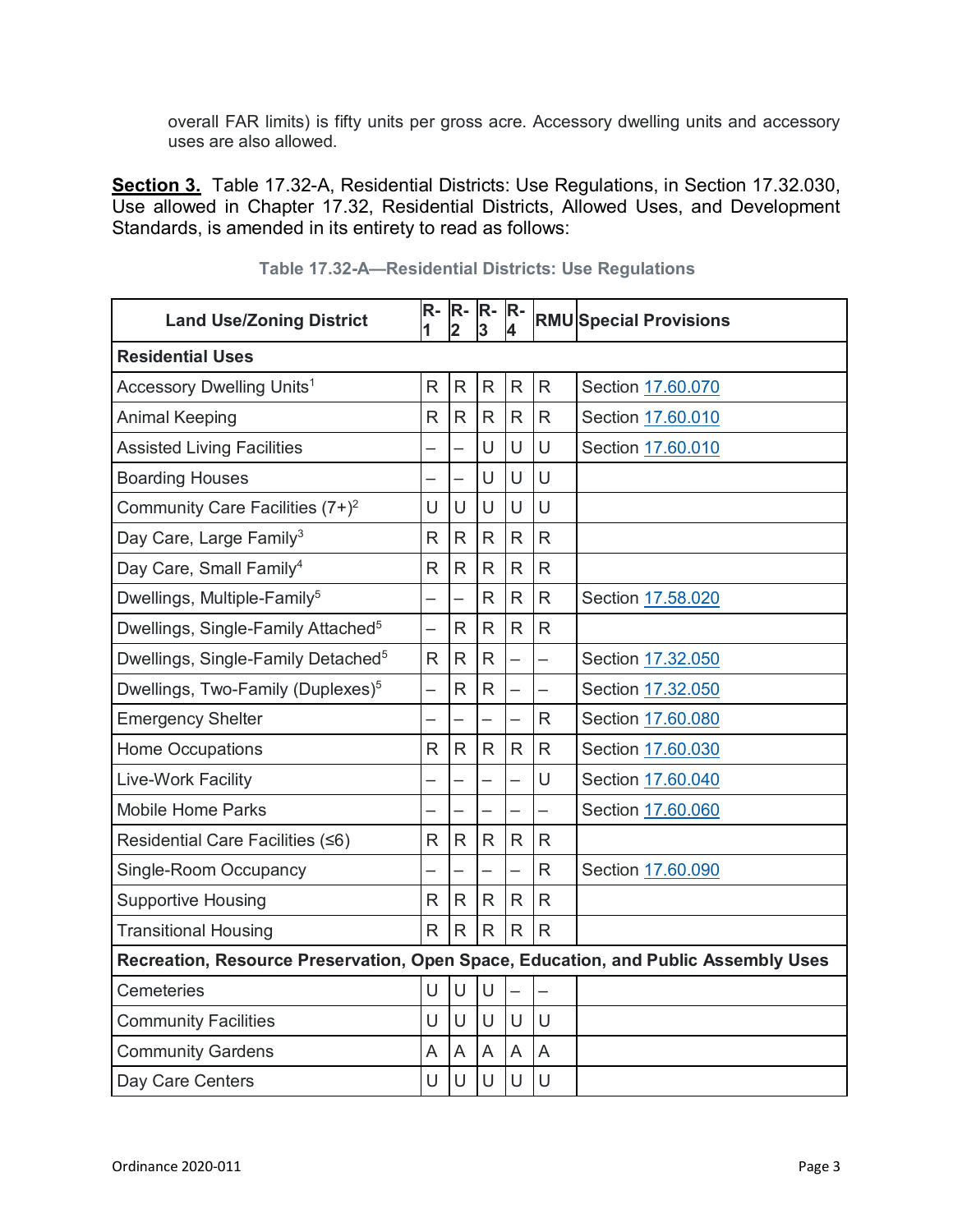| <b>Land Use/Zoning District</b>                                  | $R-$<br>1 | R-<br>$\overline{2}$ | $R -$<br>3 | $R -$<br>4   |   | <b>RMU Special Provisions</b>    |  |  |
|------------------------------------------------------------------|-----------|----------------------|------------|--------------|---|----------------------------------|--|--|
| <b>Hospitals and Clinics</b>                                     | U         | U                    | U          | U            | U |                                  |  |  |
| <b>Public Services</b>                                           | U         | U                    | U          | U            | U |                                  |  |  |
| Recreation, Amusements                                           |           |                      |            |              |   |                                  |  |  |
| Recreation, Indoor                                               |           |                      |            |              | U |                                  |  |  |
| <b>Recreation, Major Arcades</b>                                 |           |                      |            |              |   |                                  |  |  |
| <b>Recreation, Minor Arcades</b>                                 |           |                      |            |              |   |                                  |  |  |
| Recreation, Outdoor Passive                                      |           |                      |            |              |   |                                  |  |  |
| Recreation, Parks and Playgrounds                                | U         | U                    | U          | U            | U |                                  |  |  |
| <b>Religious Institutions</b>                                    | U         | U                    | U          | U            | U |                                  |  |  |
| Schools, Private                                                 |           |                      |            |              |   |                                  |  |  |
| Schools, Public                                                  |           |                      |            |              |   |                                  |  |  |
| Utility, Transportation, Public Facility, and Communication Uses |           |                      |            |              |   |                                  |  |  |
| <b>Wireless Facilities</b>                                       |           |                      |            |              |   | Sections 17.62.200 and 17.62.300 |  |  |
| Utilities, Major                                                 |           |                      | U          | U            | U |                                  |  |  |
| Utilities, Minor                                                 | U         | U                    | U          | U            | U |                                  |  |  |
| <b>Retail, Service, and Office Uses</b>                          |           |                      |            |              |   |                                  |  |  |
| <b>Adult-Oriented Businesses</b>                                 |           |                      |            |              | — | Section 17.62.010                |  |  |
| <b>Alcoholic Beverage Sales</b>                                  |           |                      |            |              | U | Section 17.62.020                |  |  |
| <b>Animal Boarding</b>                                           |           |                      |            |              |   | Section 17.60.010                |  |  |
| <b>Animal Care</b>                                               |           |                      |            |              | A | Section 17.60.010                |  |  |
| <b>Bed and Breakfasts</b>                                        | U         | U                    | R          | $\mathsf{R}$ | R |                                  |  |  |
| <b>Business and Professional Services</b>                        |           |                      |            |              | R |                                  |  |  |
| <b>Cash for Gold Facilities</b>                                  |           |                      |            |              |   |                                  |  |  |
| Cannabis, Commercial Facilities and<br><b>Activities</b>         |           |                      |            |              |   | Section 17.62.130                |  |  |
| Cannabis, Delivery                                               |           |                      |            |              |   | Section 17.62.130                |  |  |
| Cannabis, Limited Personal Cultivation                           | P         | P                    | P          | P            | Ρ | Section 17.62.130                |  |  |
| Cannabis, Outdoor Cultivation                                    |           |                      |            |              |   | Section 17.62.130                |  |  |
| <b>Check Cashing Businesses</b>                                  |           |                      |            |              | U | Section 17.62.050                |  |  |
| Dance and Fitness Studios                                        |           |                      |            |              | A |                                  |  |  |

# **Table 17.32-A—Residential Districts: Use Regulations**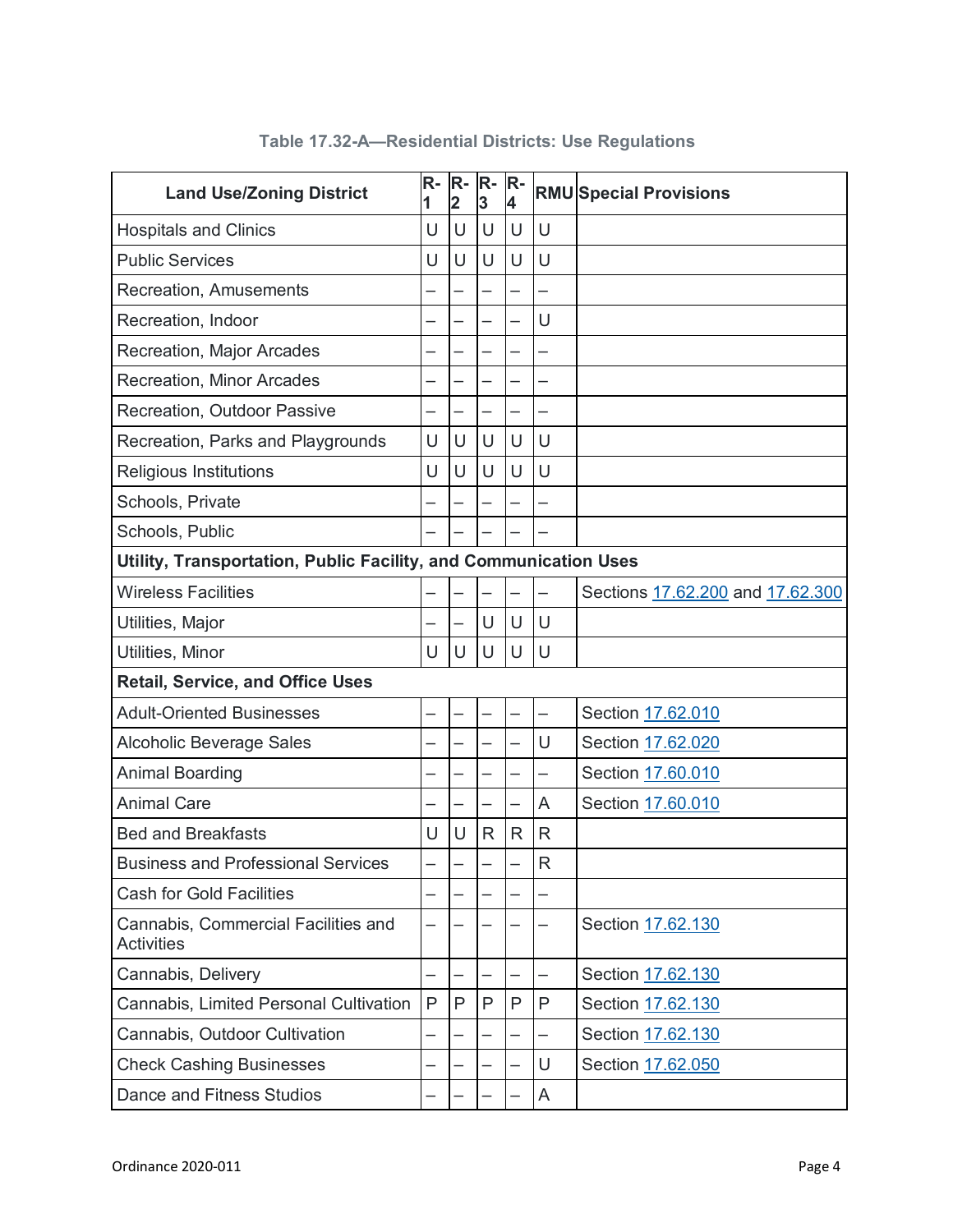| <b>Land Use/Zoning District</b>         | R-<br>1 | R-<br>$\overline{2}$ | $R -$<br>3   | $R -$<br>4 |                          | <b>RMU Special Provisions</b> |
|-----------------------------------------|---------|----------------------|--------------|------------|--------------------------|-------------------------------|
| <b>Escort Services</b>                  |         |                      |              |            | $\overline{\phantom{0}}$ |                               |
| <b>Farmers Markets</b>                  |         |                      |              |            | U                        |                               |
| Food and Beverage Sales,<br>Convenience |         |                      |              |            | R                        |                               |
| Food and Beverage Sales, General        | —       |                      |              | -          | $\mathsf{R}$             |                               |
| <b>Funeral and Interment Services</b>   |         |                      | —            | —          | $\mathsf{R}$             |                               |
| <b>Health Food Stores</b>               |         |                      | $\mathsf{R}$ | R          | $\mathsf{R}$             | Section 17.62.090             |
| <b>Hotels and Motels</b>                |         |                      | U            | $\cup$     | U                        |                               |
| <b>Massage Establishments</b>           |         |                      |              | -          | U                        | Section 17.62.120             |
| <b>Medical Cannabis Facility</b>        |         |                      |              |            | —                        | Section 17.62.130             |
| Mobile Vending <sup>6</sup>             |         |                      |              |            | U                        | Section 17.62.140             |
| <b>Nurseries</b>                        |         |                      |              |            | $\mathsf{R}$             |                               |
| <b>Offices</b>                          |         |                      |              |            | $\mathsf{R}$             |                               |
| Pawn Broker                             |         |                      |              |            | —                        |                               |
| <b>Personal Services</b>                |         |                      |              |            | $\mathsf{R}$             |                               |
| Repair Services, General                |         |                      |              |            |                          |                               |
| Repair Services, Limited                |         |                      |              |            | U                        |                               |
| <b>Restaurants, Fast Service</b>        |         |                      |              | —          | U                        |                               |
| Restaurants, General                    |         |                      |              |            | $\mathsf{R}$             |                               |
| Retail Sales, General                   |         |                      |              |            | $\mathsf{R}$             |                               |
| Retail Sales, Local                     |         |                      |              |            | $\mathsf{R}$             |                               |
| Retail Sales, Outdoor                   |         |                      |              |            | U                        |                               |
| Retail Sales, Regional                  |         |                      |              |            | U                        |                               |
| <b>Secondhand Dealers</b>               |         |                      |              |            | R                        | Section 17.62.170             |
| <b>Smoke Shops</b>                      |         |                      |              |            | U                        | Section 17.62.180             |
| <b>Tattoo Parlors</b>                   |         |                      |              |            |                          | Section 17.62.190             |
| Wholesaling                             |         |                      |              |            |                          |                               |
| <b>Automobile and Vehicle Uses</b>      |         |                      |              |            |                          |                               |
| Automotive, Major Repair                |         |                      |              |            |                          | Section 17.62.040             |
| Automotive, Minor Repair                |         |                      |              |            | U                        | Section 17.62.040             |

# **Table 17.32-A—Residential Districts: Use Regulations**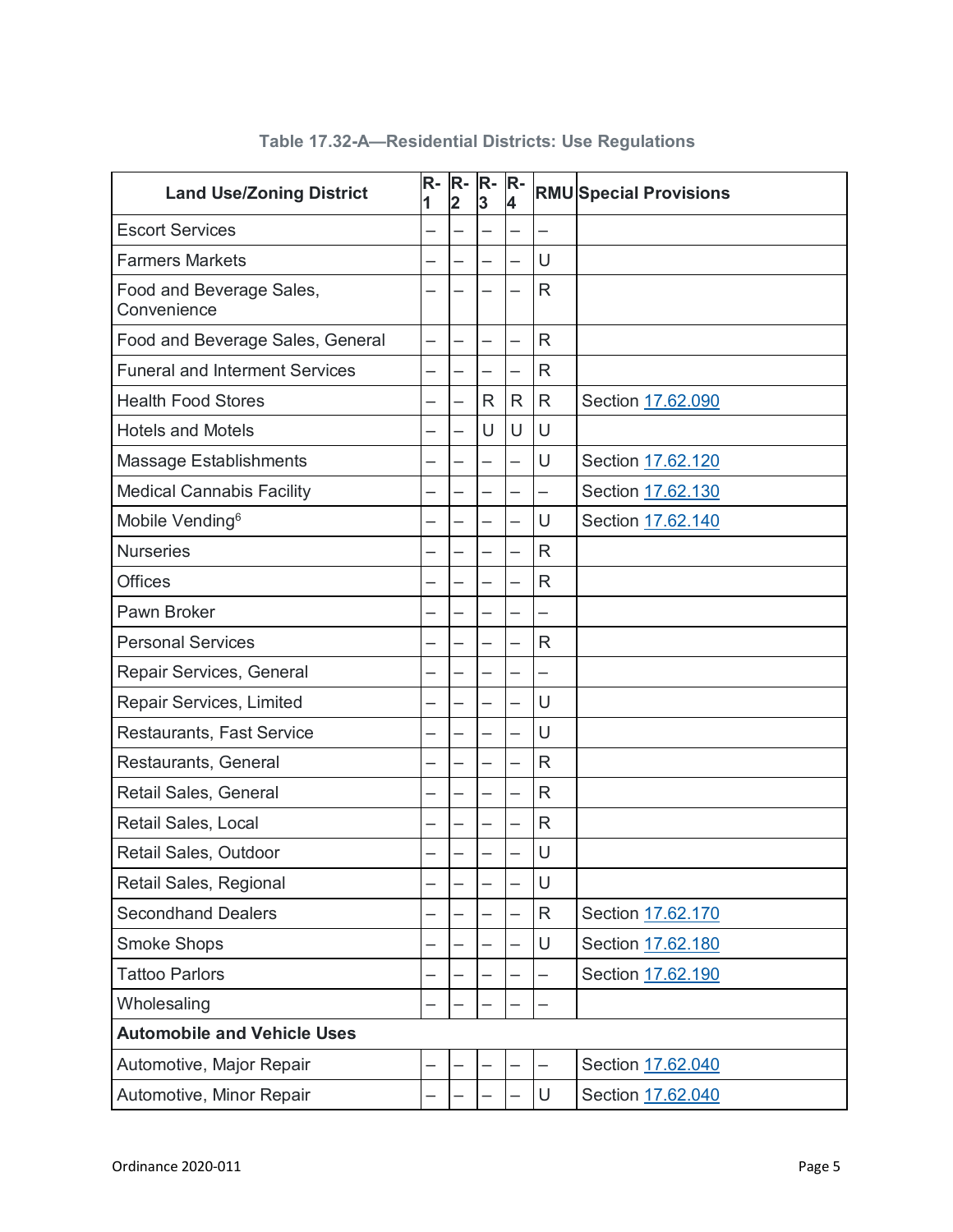| <b>Land Use/Zoning District</b>                         | $R-$<br>1 | $R-$<br>$\overline{2}$ | R-<br>3 | $R -$<br>4 |        | <b>RMU Special Provisions</b> |  |  |
|---------------------------------------------------------|-----------|------------------------|---------|------------|--------|-------------------------------|--|--|
| Automotive, New Car Sales                               |           |                        |         |            | —<br>— |                               |  |  |
| Automotive, Parts Sales                                 |           |                        |         |            | U      |                               |  |  |
| Automotive, Gas Stations                                |           |                        |         |            | U      |                               |  |  |
| Automotive, Used Car Sales                              |           |                        |         |            | —      |                               |  |  |
| Automotive, Washing                                     |           |                        | —<br>—  |            |        |                               |  |  |
| <b>Boat and RV Sales</b>                                |           |                        |         |            |        |                               |  |  |
| <b>Taxicab Companies</b>                                |           |                        |         |            |        |                               |  |  |
| <b>Truck Repair and Sales</b>                           |           |                        |         |            |        |                               |  |  |
| <b>Industrial, Manufacturing, and Processing Uses</b>   |           |                        |         |            |        |                               |  |  |
| <b>Building Materials Yard</b>                          |           |                        |         |            |        |                               |  |  |
| Industry, General                                       |           |                        |         |            |        |                               |  |  |
| Industry, Limited                                       |           |                        |         |            |        |                               |  |  |
| Junkyards                                               |           |                        |         |            | -      | Section 17.62.110             |  |  |
| <b>Maintenance Yards</b>                                |           |                        |         |            |        |                               |  |  |
| Recycling Services, Consumer                            |           |                        |         |            |        |                               |  |  |
| Recycling Services,<br><b>Donation/Collection Boxes</b> |           |                        |         |            | U      | Section 17.58.030             |  |  |
| Recycling Services, General                             |           |                        | —<br>—  |            | —      |                               |  |  |
| <b>Research and Development</b>                         |           |                        |         |            |        |                               |  |  |
| Storage, Personal                                       |           |                        |         |            |        |                               |  |  |
| Warehousing and Storage, Enclosed                       |           |                        |         |            |        |                               |  |  |
| Warehousing and Storage, Outdoors                       | —         |                        |         |            |        |                               |  |  |

# **Table 17.32-A—Residential Districts: Use Regulations**

Notes:

- 1. Permitted in conjunction with existing and proposed single-family and multiple-family dwellings. Junior accessory dwelling units also allowed in existing and proposed single-family dwellings. See Section 17.60.070.
- 2. Six or fewer persons does not require a use permit and is permitted by right.
- 3. "Large-family day care" means a home that provides family day care for seven to fourteen children, including children under the age of ten who reside in the home, for periods of less than twenty-four hours per day (Health and Safety Code Section [1596.78\)](http://leginfo.legislature.ca.gov/faces/codes_displaySection.xhtml?lawCode=HSC§ionNum=1596.78).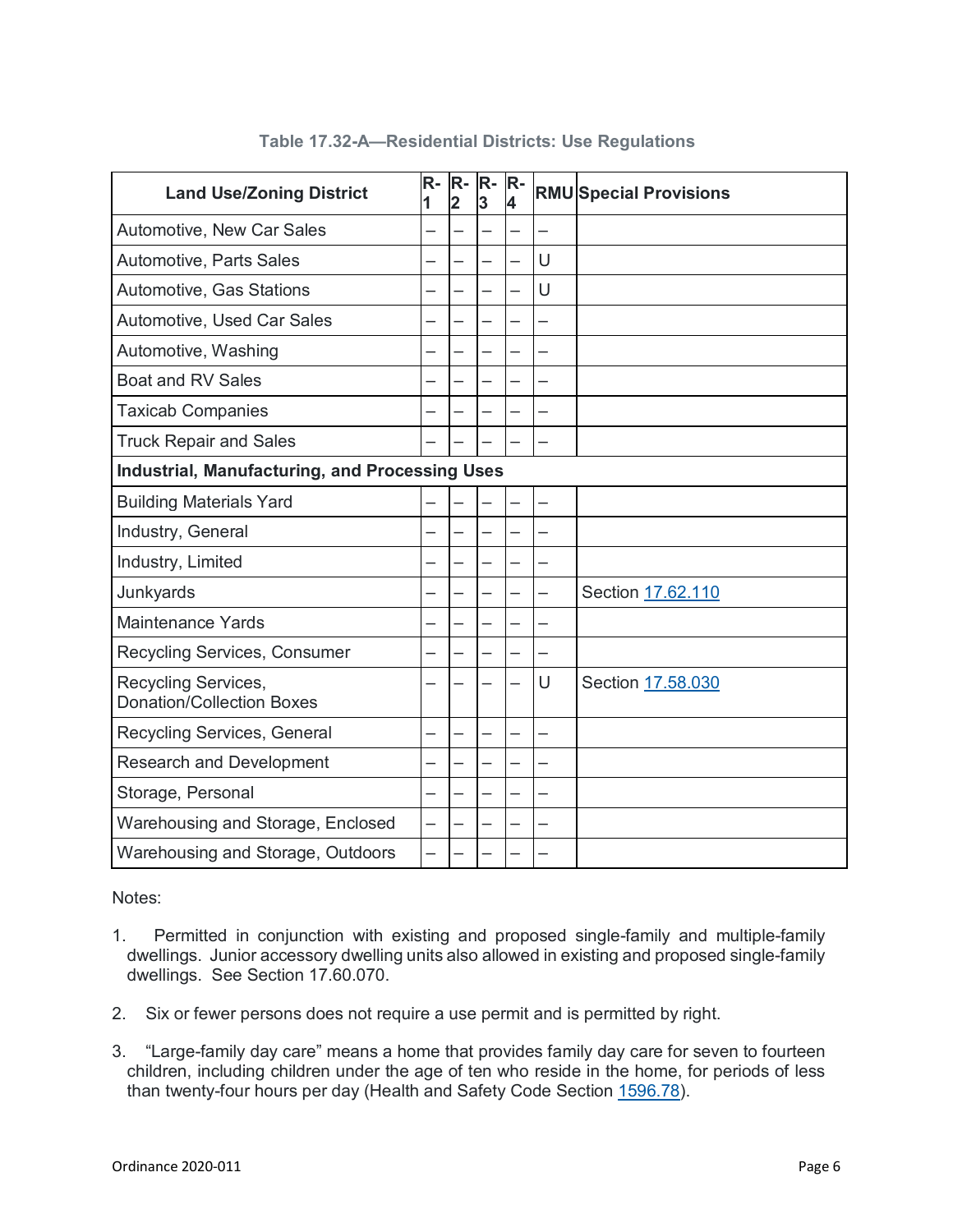- 4. "Small-family day care" means a home that provides family day care for eight or fewer children, including children under the age of ten who reside in the home, for periods of less than twenty-four hours per day (Health and Safety Code Section [1596.78\)](http://leginfo.legislature.ca.gov/faces/codes_displaySection.xhtml?lawCode=HSC§ionNum=1596.78).
- 5. In all cases, supportive housing and transitional housing are and shall be treated as residential uses, subject only to the permitting requirements that apply to residential uses of the same housing type location in the same zone.
- 6. Unless the use is exempt, it requires a special event permit.

**Section 4.** Section 17.32.040(A), including the table under Development Standards in Chapter 17.32, Residential Districts, Development Standards, is amended in its entirety to read as follows:

## **Section 17.32.040. Development Standards**

A. General. Table 17.32-B establishes property development standards for residential districts. Development standards for Accessory Dwelling Units are contained within Section 17.60.070. Standards shown in the table are subject to the rules of measurement set forth in Chapter [17.46,](https://www.codepublishing.com/CA/SanPablo/#!/SanPablo17/SanPablo1746.html#17.46) Height and Yard Requirements.

| <b>Land Use/Zoning</b>                  | R-1 (and<br><b>Substandard</b><br>Parcels in R-2, R-3, |          |             |                                |                          |  |  |  |
|-----------------------------------------|--------------------------------------------------------|----------|-------------|--------------------------------|--------------------------|--|--|--|
| <b>District</b>                         | and R-4 Districts) <sup>1</sup>                        | $R-2$    | $R-3$       | $R-4$                          | <b>RMU</b>               |  |  |  |
| <b>Parcel Dimensions<sup>1</sup></b>    |                                                        |          |             |                                |                          |  |  |  |
| Parcel Area, min                        |                                                        |          |             |                                |                          |  |  |  |
| <b>Interior Parcels</b>                 | $5,000$ sf                                             | 7,000 sf | 10,000 sf   | 10,000 sf                      | 10,000 sf                |  |  |  |
| <b>Corner Parcels</b>                   | $6,000$ sf                                             | 7,000 sf | $10,000$ sf | $10,000$ sf                    | 10,000 sf                |  |  |  |
| Parcel Frontage, min                    |                                                        |          |             |                                |                          |  |  |  |
| <b>Interior Parcels</b>                 | 50 feet                                                | 70 feet  | $100$ feet  | 100 feet                       | $100$ feet               |  |  |  |
| <b>Corner Parcels</b>                   | 60 feet                                                | 70 feet  | $100$ feet  | $100$ feet                     | $100$ feet               |  |  |  |
| <b>Coverage, Density, and Intensity</b> |                                                        |          |             |                                |                          |  |  |  |
| Parcel Coverage,<br>max                 | 45%2                                                   | 50%      | 70%         | 75%                            | 75%                      |  |  |  |
| Density, max <sup>3</sup>               | $12 \frac{\text{du}}{\text{ac}}$                       | 18 du/ac | 24 du/ac    | $48 \frac{\text{d}}{\text{d}}$ | $50$ du/ac <sup>13</sup> |  |  |  |
| Floor Area Ratio<br>(FAR), max          |                                                        |          |             |                                | 1.5                      |  |  |  |
| Setbacks <sup>4</sup>                   |                                                        |          |             |                                |                          |  |  |  |
| Front, min                              | 20 feet                                                | 20 feet  | $15$ feets  | $15$ feets, $7$                | $()$ 5, 6, 7             |  |  |  |

#### **Table 17.32-B—Residential Districts: Development Standards**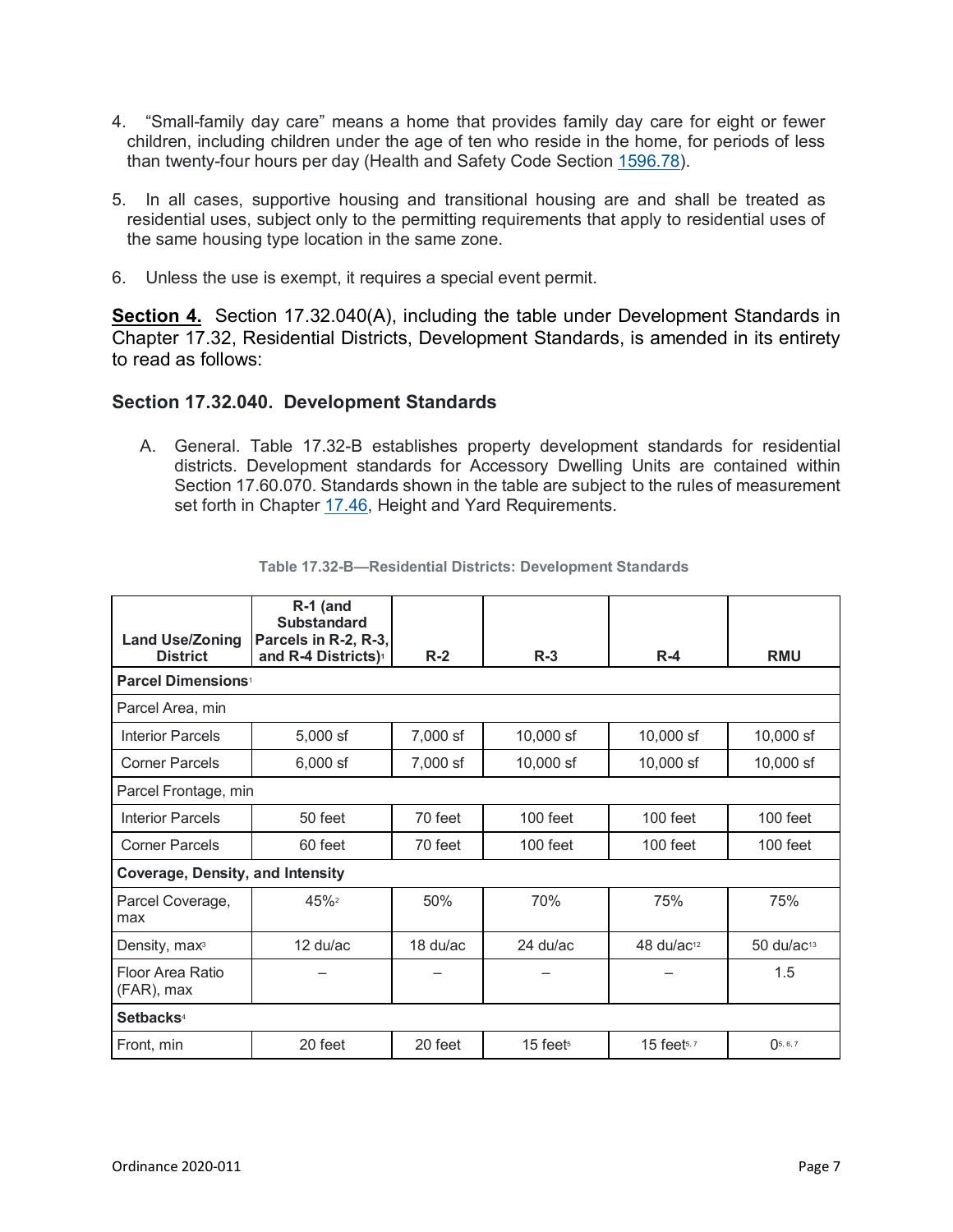| Table 17.32-B-Residential Districts: Development Standards |  |  |
|------------------------------------------------------------|--|--|
|                                                            |  |  |

| <b>Land Use/Zoning</b>                                        | R-1 (and<br><b>Substandard</b><br>Parcels in R-2, R-3,                              |                                                                   |                                                             |                                                                   |                                                                     |
|---------------------------------------------------------------|-------------------------------------------------------------------------------------|-------------------------------------------------------------------|-------------------------------------------------------------|-------------------------------------------------------------------|---------------------------------------------------------------------|
| <b>District</b><br>Side, max                                  | and R-4 Districts) <sup>1</sup><br>10 feet/20% of<br>parcel width for<br>both sides | $R-2$                                                             | $R-3$<br>25 feet/20% of<br>parcel width for<br>both sides   | $R-4$<br>25 feet/20% of<br>parcel width for<br>both sides         | <b>RMU</b><br>25 feet/20% of<br>parcel width for<br>both sides      |
| Side, min                                                     |                                                                                     |                                                                   |                                                             |                                                                   |                                                                     |
| 1st Story                                                     | 4 feet per side                                                                     | 5 feet per<br>side                                                |                                                             |                                                                   | 0 feet; 10 feet<br>when abutting<br>a conforming<br>residential use |
| 2nd Story                                                     | 8 feet per side/18<br>feet total                                                    | 5 feet per<br>side                                                |                                                             |                                                                   |                                                                     |
| 1- to 2-Story<br><b>Building</b>                              |                                                                                     |                                                                   | 5 feet per side                                             | 5 feet per side                                                   | 5 feet per side                                                     |
| 3-Story Building                                              |                                                                                     |                                                                   | 8 feet per side                                             | 8 feet per side                                                   | 8 feet per side                                                     |
| 4+ Story Building                                             |                                                                                     |                                                                   | 12 feet per side                                            | 12 feet per side                                                  | 12 feet per<br>side <sup>7</sup>                                    |
| Single-Row<br><b>Dwelling Access®</b>                         |                                                                                     |                                                                   | 12 feet                                                     | 12 feet                                                           | 12 feet                                                             |
| Rear, min                                                     | 15 feet                                                                             | 15 feet                                                           | 15 feet                                                     | 15 feet                                                           | 0 feet; 10 feet<br>when abutting<br>a conforming<br>residential use |
| <b>Site Development Measurements</b>                          |                                                                                     |                                                                   |                                                             |                                                                   |                                                                     |
| Height, max                                                   |                                                                                     |                                                                   |                                                             |                                                                   |                                                                     |
| At Eave                                                       | 20 feet                                                                             | 20 feet                                                           | 40 feet11                                                   | 60 feet <sup>9, 11</sup>                                          | 60 feet <sup>9, 11</sup>                                            |
| At Roof Peak                                                  | 27 feet                                                                             | 27 feet                                                           | 48 feet11                                                   | 75 feet <sup>9, 11</sup>                                          | 50 feet                                                             |
| Stories, max                                                  | $\overline{2}$                                                                      | $\overline{2}$                                                    | 611                                                         | 611                                                               | 3                                                                   |
| <b>Building</b><br>Separation, min                            | <b>Building Code</b>                                                                | <b>Building</b><br>Code                                           | <b>Building Code</b>                                        | <b>Building Code</b>                                              | <b>Building Code</b>                                                |
|                                                               | Width of Driveways and Driveway Cuts at Curb                                        |                                                                   |                                                             |                                                                   |                                                                     |
| Single Driveway                                               | 12 feet                                                                             | n/a                                                               | n/a                                                         | n/a                                                               | 10 feet                                                             |
| Double Driveway                                               | 22 feet or 40% of<br>the lot frontage,<br>whichever is less                         | 22 feet or<br>40% of the<br>lot frontage,<br>whichever is<br>less | 22 feet or 40% of<br>the lot frontage,<br>whichever is less | 22 feet or 40%<br>of the lot<br>frontage,<br>whichever is<br>less | 22 feet or 40%<br>of the lot<br>frontage,<br>whichever is<br>less   |
| Width of Inner<br><b>Court Providing</b><br>Access to Double- |                                                                                     |                                                                   | 22 feet                                                     | 22 feet                                                           | 22 feet                                                             |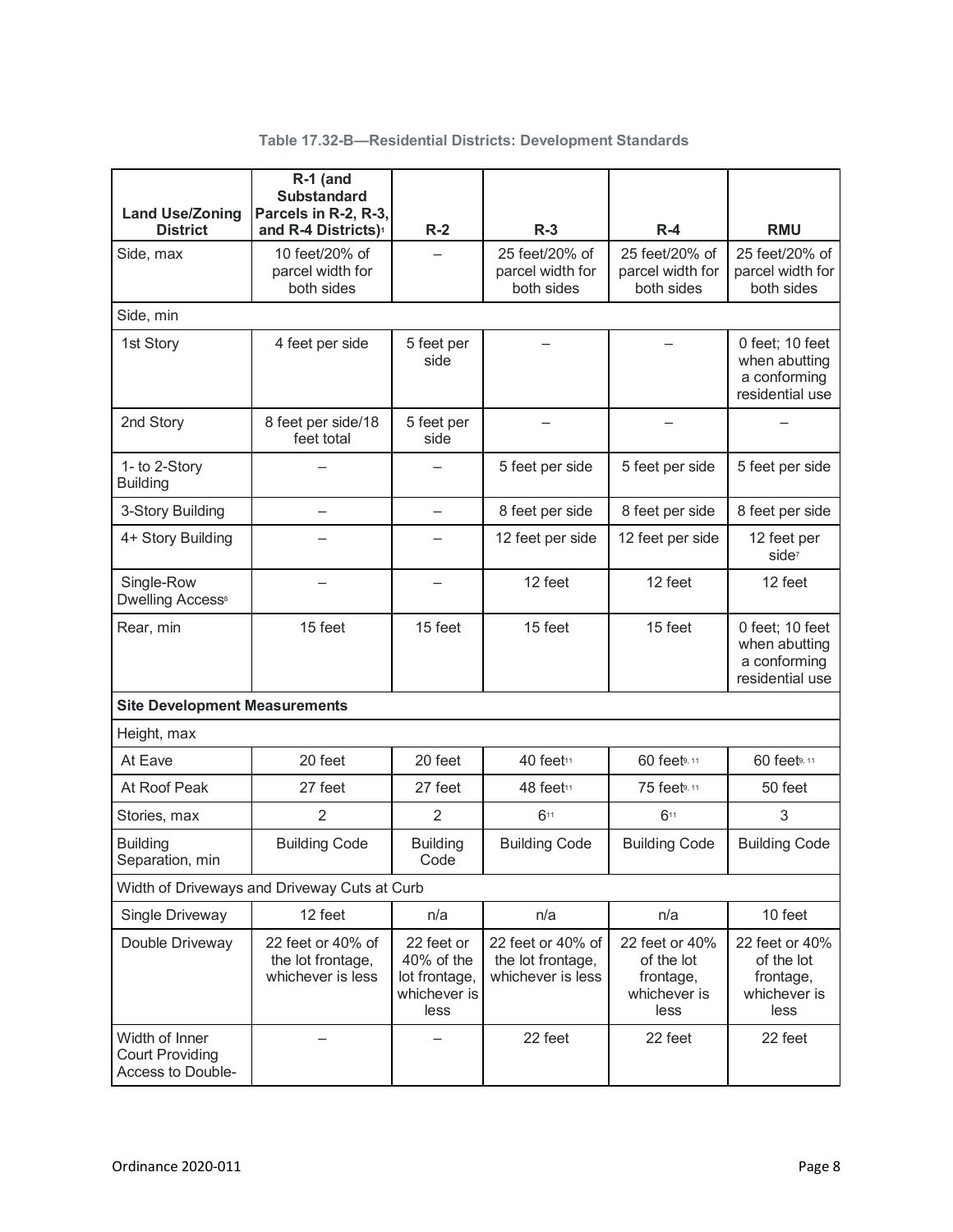| <b>Land Use/Zoning</b><br><b>District</b>      | $R-1$ (and<br><b>Substandard</b><br>Parcels in R-2, R-3,<br>and R-4 Districts) <sup>1</sup> | $R-2$    | $R-3$    | $R-4$    | <b>RMU</b>                                                                         |  |  |  |
|------------------------------------------------|---------------------------------------------------------------------------------------------|----------|----------|----------|------------------------------------------------------------------------------------|--|--|--|
| Row Dwelling<br>Group                          |                                                                                             |          |          |          |                                                                                    |  |  |  |
| <b>Required Open</b><br>Space Per Unit,<br>min |                                                                                             | $350$ sf | $300$ sf | $300$ sf | $150$ sf of<br>publicly<br>accessible and<br>$60$ sf of<br>privately<br>accessible |  |  |  |
| <b>Accessory Structures<sup>14</sup></b>       |                                                                                             |          |          |          |                                                                                    |  |  |  |
| Height, max                                    | 12 feet                                                                                     | 12 feet  | 12 feet  | 12 feet  | 12 feet                                                                            |  |  |  |

Notes:

- 1. Parcels not meeting the minimum parcel area or parcel frontage requirements are subject to the provisions of Section [17.08.050,](https://www.codepublishing.com/CA/SanPablo/#!/SanPablo17/SanPablo1708.html#17.08.050) Nonconforming parking.
- 2. Parcel coverage may be increased to fifty percent if two R-1 lots of five thousand square feet or less are consolidated.
- 3. Maximum densities shown in this table may be increased pursuant to the state density bonus law for affordable housing and the city's density bonus ordinance.
- 4. Additional setbacks may be required for development adjacent to creeks or steep slopes to meet the requirements in Chapter [17.08,](https://www.codepublishing.com/CA/SanPablo/#!/SanPablo17/SanPablo1708.html#17.08) Nonconformities, and other applicable laws and to ensure safety of development from unstable soils.
- 5. For residential mixed uses, there is no minimum setback, and maximum setback is twenty feet.
- 6. Portions of the building facade that exceed twice the height of adjoining buildings shall be set back from the adjoining property line a minimum of ten feet.
- 7. Twenty-foot setback is required if covered parking is located in the front of the building.
- 8. Second story not allowed except by use permit.
- 9. The planning commission shall determine if the placement of side yard windows would jeopardize the privacy of adjacent neighbors. The planning commission may impose greater setbacks or require other design features to protect privacy. The planning commission may also allow a minimum threefoot side yard at the second story if such setback would not jeopardize the privacy of adjacent neighbors. This reduced setback shall apply to one side of the dwelling only.
- 10. Single-row dwelling groups with side yard access are discouraged and allowed only with a use permit.
- 11. Within seventy-five feet of an R-1 or R-2 district, the height shall be limited to forty feet eave height, fifty feet roof peak height, and four stories.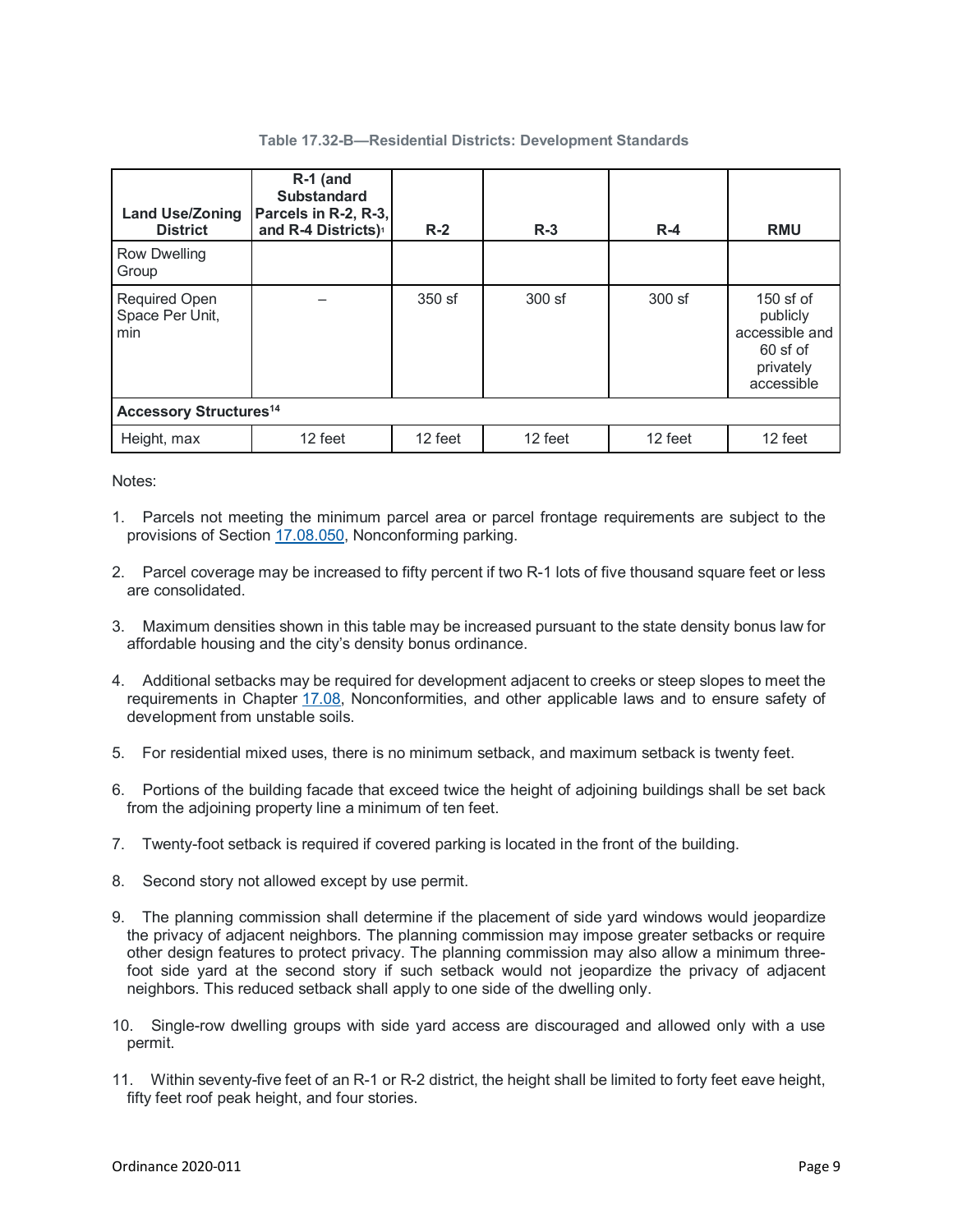- 12. Average assumed general plan build-out: thirty du/ac with a range between twenty-five to sixty du/ac.
- 13. Average assumed general plan build-out: fourteen du/ac in a mixed-use project. Consistent with GP—does not trip CEQA unless cumulative average (over time) exceeds average.
- 14. Development standards for Accessory Dwelling Units are contained within Section 17.60.070.

[Section 17.32.040, Subsections B through I remain unchanged.]

**Section 5.** Table 17.34-A, Commercial and Industrial Districts: Use Regulations, in Section 17.34.030, Uses Allowed, in Chapter 17.34, Commercial and Industrial Districts Residential Districts, Allowed Uses and Development Standards, is amended in its entirety to read as follows:

| <b>Land Use/Zoning District</b>                                                   | <b>NC</b>                | <b>CR</b>                | <b>CMU</b>               | <b>IMU</b>               | <b>Special Provisions</b> |  |  |  |
|-----------------------------------------------------------------------------------|--------------------------|--------------------------|--------------------------|--------------------------|---------------------------|--|--|--|
| <b>Residential Uses</b>                                                           |                          |                          |                          |                          |                           |  |  |  |
| <b>Accessory Dwelling Units</b>                                                   | $\overline{\mathsf{R}}$  | $\overline{\mathsf{R}}$  | $\overline{R}$           | $\mathsf R$              | Section 17.60.070         |  |  |  |
| <b>Assisted Living Facilities</b>                                                 |                          | U                        | U                        |                          |                           |  |  |  |
| <b>Boarding Houses</b>                                                            |                          | -                        | U                        |                          |                           |  |  |  |
| Community Care Facilities (7+)                                                    | U                        | U                        | U                        |                          |                           |  |  |  |
| Day Care, Large Family <sup>1</sup>                                               | U                        | U                        | $\overline{R}$           | $\overline{\phantom{0}}$ |                           |  |  |  |
| Day Care, Small Family                                                            | $\overline{\phantom{0}}$ | $\overline{\phantom{0}}$ | $\mathsf{R}$             | $\overline{\phantom{0}}$ |                           |  |  |  |
| Dwellings, Multiple-Family <sup>2</sup>                                           | U                        | R                        | R                        | U                        |                           |  |  |  |
| Dwellings, Single-Family Attached <sup>2</sup>                                    | -                        | $\overline{\phantom{0}}$ | R                        |                          |                           |  |  |  |
| Dwellings, Single-Family Detached <sup>2</sup>                                    | -                        | $\overline{\phantom{0}}$ | $\mathsf{R}$             | $\overline{\phantom{0}}$ | Section 17.32.050         |  |  |  |
| Dwellings, Two-Family (Duplexes) <sup>2</sup>                                     | $\overline{\phantom{0}}$ | $\overline{\phantom{0}}$ | $\mathsf{R}$             | $\overline{\phantom{0}}$ | Section 17.32.050         |  |  |  |
| <b>Emergency Shelter</b>                                                          |                          | U                        | $\equiv$                 |                          | Section 17.60.080         |  |  |  |
| <b>Home Occupations</b>                                                           |                          |                          |                          |                          | Section 17.60.030         |  |  |  |
| Incidental/Caretaker Residences                                                   | U                        | U                        | U                        | U                        |                           |  |  |  |
| Live-Work Facility                                                                |                          | $\overline{\phantom{0}}$ | U                        | U                        | Section 17.60.040         |  |  |  |
| <b>Mobile Home Parks</b>                                                          |                          | U                        | $\equiv$                 | U                        | Section 17.60.050         |  |  |  |
| Residential Care Facilities (≤6)                                                  | -                        | $\overline{\phantom{0}}$ | $\mathsf{R}$             | $\overline{\phantom{0}}$ |                           |  |  |  |
| Single-Room Occupancy                                                             |                          | U                        | $\overline{\phantom{0}}$ |                          | Section 17.60.090         |  |  |  |
| <b>Supportive Housing</b>                                                         | -                        | $\overline{\phantom{0}}$ | $\overline{\phantom{0}}$ | —                        |                           |  |  |  |
| <b>Transitional Housing</b>                                                       |                          |                          |                          |                          |                           |  |  |  |
| Recreation, Resource Preservation, Open Space, Education and Public Assembly Uses |                          |                          |                          |                          |                           |  |  |  |
| Cemeteries                                                                        |                          |                          |                          |                          |                           |  |  |  |
| Community and Religious Assembly                                                  | U                        | U                        | U                        | U                        |                           |  |  |  |

**Table 17.34-A—Commercial and Industrial Districts: Use Regulations**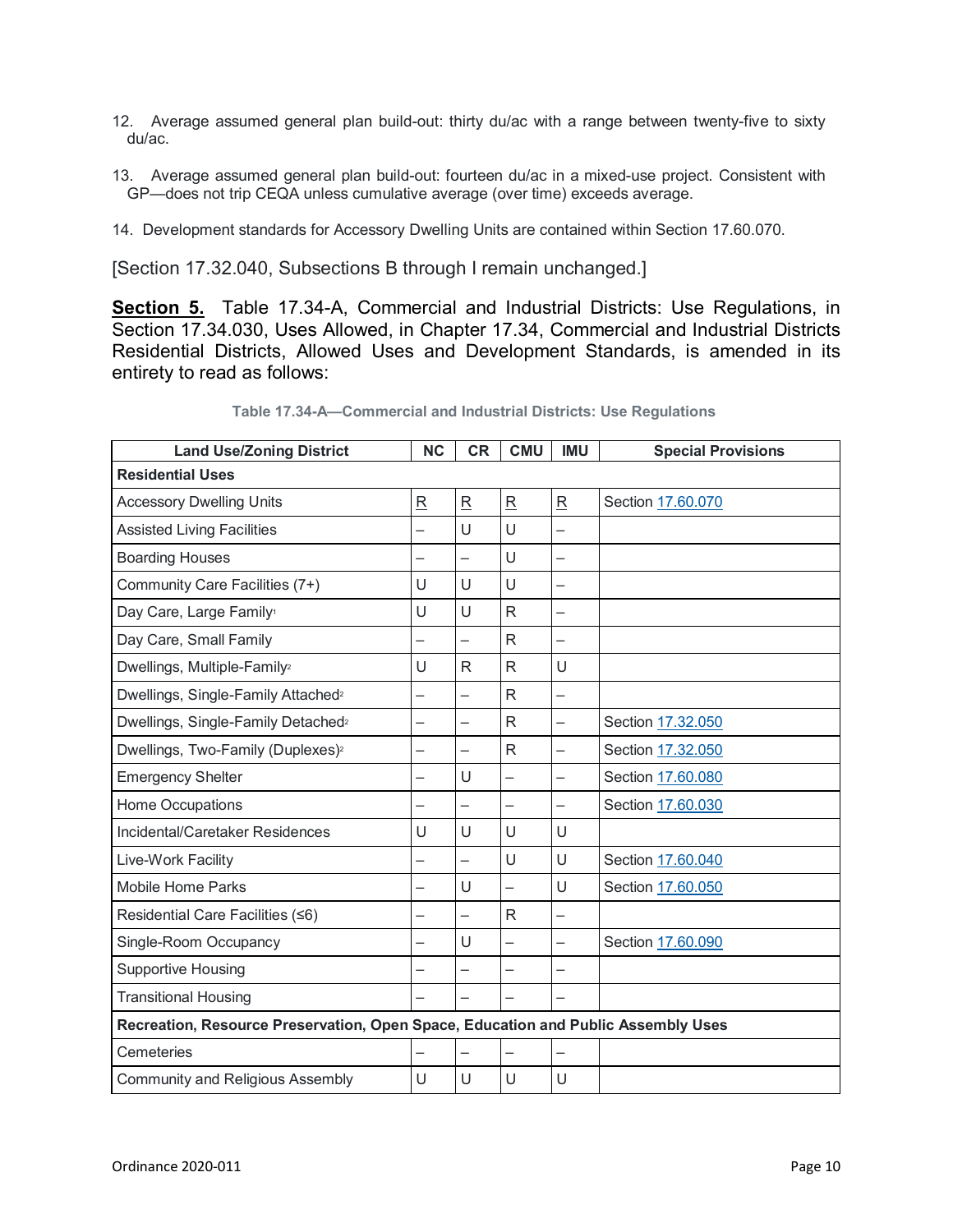| <b>Land Use/Zoning District</b>                                  | <b>NC</b>                | <b>CR</b>                | <b>CMU</b>               | <b>IMU</b>               | <b>Special Provisions</b>        |
|------------------------------------------------------------------|--------------------------|--------------------------|--------------------------|--------------------------|----------------------------------|
| <b>Community Facilities</b>                                      | U                        | U                        | U                        | U                        |                                  |
| <b>Community Gardens</b>                                         | A                        | A                        | A                        | -                        |                                  |
| Day Care Centers                                                 | U                        | U                        | U                        | —                        |                                  |
| <b>Hospitals and Clinics</b>                                     | U                        | U                        | U                        | —                        |                                  |
| <b>Medical and Dental Offices</b>                                | $\mathsf{R}$             | $\mathsf{R}$             | $\mathsf{R}$             | A                        |                                  |
| <b>Public Services</b>                                           | R                        | $\mathsf{R}$             | $\mathsf{R}$             | $\mathsf R$              |                                  |
| Recreation, Amusements                                           | U                        | U                        | $\mathsf{R}$             | U                        |                                  |
| Recreation, Indoor                                               | $\mathsf{R}$             | $\mathsf{R}$             | $\mathsf{R}$             | $\mathsf{R}$             |                                  |
| Recreation, Major Arcades                                        | U                        | U                        | U                        | U                        | Section 17.62.030                |
| Recreation, Minor Arcades                                        | $\mathsf{R}$             | $\mathsf{R}$             | $\mathsf{R}$             | $\mathsf{R}$             | Section 17.62.030                |
| Recreation, Outdoor Passive                                      | R                        | $\mathsf{R}$             | $\equiv$                 | R                        |                                  |
| Recreation, Parks and Playgrounds                                | R                        | $\mathsf{R}$             | $\mathsf{R}$             | $\mathsf{R}$             |                                  |
| Religious Institutions                                           | U                        | U                        | U                        | U                        |                                  |
| Schools, Private                                                 | U                        | U                        | U                        | $\overline{\phantom{0}}$ |                                  |
| Schools, Public                                                  | U                        | U                        | U                        | $\overline{\phantom{0}}$ |                                  |
| Schools, Vocational Schools                                      | U                        | U                        | U                        | U                        |                                  |
| Utility, Transportation, Public Facility, and Communication Uses |                          |                          |                          |                          |                                  |
| <b>Wireless Facilities</b>                                       |                          | $\overline{\phantom{0}}$ | $\overline{\phantom{0}}$ | —                        | Sections 17.62.200 and 17.62.300 |
| Utilities, Major                                                 | U                        | U                        | U                        | U                        |                                  |
| Utilities, Minor                                                 | A                        | $\mathsf R$              | $\mathsf R$              | ${\sf R}$                |                                  |
| <b>Retail, Service, and Office Uses</b>                          |                          |                          |                          |                          |                                  |
| <b>Adult-Oriented Businesses</b>                                 | —                        | U                        | $\overline{\phantom{0}}$ | —                        | Section 17.62.010                |
| Alcoholic Beverage Sales                                         | U                        | U                        | U                        | U                        | Section 17.62.020                |
| Animal Boarding                                                  | U                        | $\mathsf{R}$             | U                        | R                        | Section 17.60.010                |
| <b>Animal Care</b>                                               | A                        | $\mathsf{R}$             | $\mathsf A$              | $\mathsf{R}$             | Section 17.60.010                |
| <b>Artist Studios</b>                                            | R                        | $\mathsf{R}$             | $\mathsf R$              | $\mathsf{R}$             |                                  |
| Banks and Financial Institutions, Credit<br><b>Unions</b>        | $\mathsf{R}$             | $\mathsf{R}$             | $\mathsf{R}$             | $\mathsf{R}$             |                                  |
| <b>Bed and Breakfast</b>                                         | $\overline{\phantom{0}}$ |                          | $\mathsf R$              | $\overline{\phantom{0}}$ |                                  |
| <b>Building Materials-Indoor Sales</b>                           | U                        | U                        | $\overline{\phantom{0}}$ | R                        |                                  |
| <b>Business and Professional Services</b>                        | R                        | $\mathsf{R}$             | R                        | R                        |                                  |
| Cannabis, Commercial Facilities and<br><b>Activities</b>         |                          | -                        |                          | —                        | Section 17.62.130                |
| Cannabis, Delivery                                               | —                        | $\overline{\phantom{0}}$ | $\overline{\phantom{0}}$ | $\overline{\phantom{0}}$ | Section 17.62.130                |

**Table 17.34-A—Commercial and Industrial Districts: Use Regulations**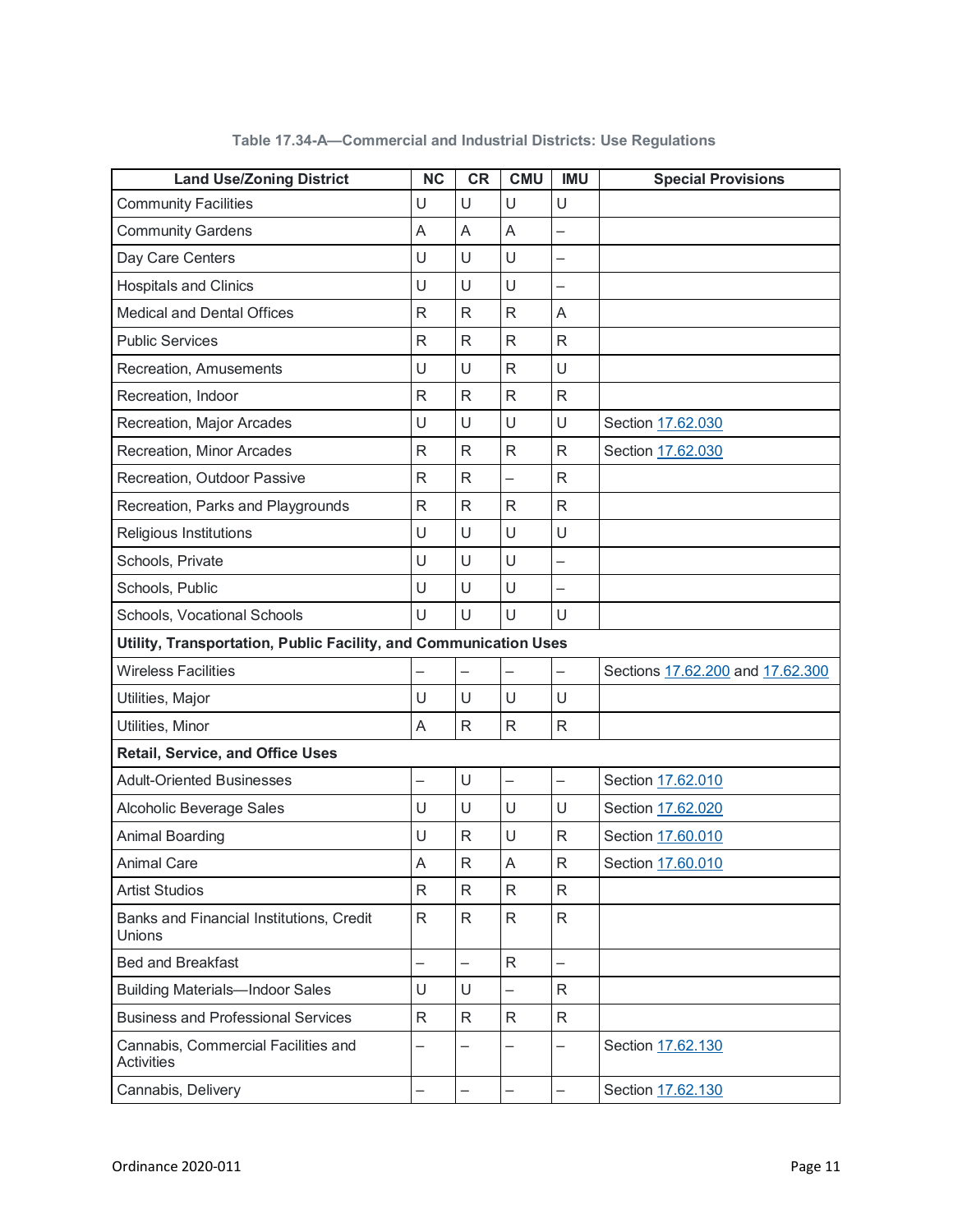| <b>Land Use/Zoning District</b>                      | <b>NC</b>    | <b>CR</b>                | <b>CMU</b>               | <b>IMU</b>               | <b>Special Provisions</b> |
|------------------------------------------------------|--------------|--------------------------|--------------------------|--------------------------|---------------------------|
| Cannabis, Limited Personal Cultivation               | P            | P                        | P                        | P                        | Section 17.62.130         |
| Cannabis, Outdoor Cultivation                        |              |                          |                          |                          | Section 17.62.130         |
| <b>Farmers Markets</b>                               | U            | A                        | A                        | U                        |                           |
| Food and Beverage Sales, Catering<br><b>Services</b> | A            | R                        | A                        | A                        |                           |
| Food and Beverage Sales, Convenience <sup>3</sup>    | A            | R.                       | U                        | U                        |                           |
| Food and Beverage Sales, General                     | $\mathsf{R}$ | R.                       | R.                       | R.                       |                           |
| <b>Funeral and Interment Services</b>                | U            | $\overline{\phantom{0}}$ | R                        | R                        |                           |
| <b>Health and Exercise Clubs</b>                     | A            | R                        | R                        | R                        |                           |
| <b>Healthy Food Stores</b>                           | $\mathsf{R}$ | R                        | R                        | R                        | Section 17.62.090         |
| <b>Live Entertainment</b>                            | U            | U                        | U                        | U                        |                           |
| Lodging, Hotels and Motels                           |              | R                        | A                        | U                        |                           |
| Massage Establishments                               | U            | U                        | U                        | $\overline{\phantom{0}}$ | Section 17.62.120         |
| <b>Medical Cannabis Facility</b>                     |              | -                        | $\overline{\phantom{0}}$ | $\overline{\phantom{0}}$ | Section 17.62.130         |
| Mobile Vending <sup>3</sup>                          |              | -                        | U                        | U                        | Section 17.62.140         |
| <b>Nightclubs and Bars</b>                           | U            | U                        | U                        | U                        |                           |
| <b>Nurseries</b>                                     | U            | $\mathsf{R}$             | R                        | $\mathsf{R}$             |                           |
| <b>Offices</b>                                       | $\mathsf{R}$ | $\mathsf{R}$             | $\mathsf R$              | R                        |                           |
| Pawnshops or Pawnbrokers                             | U            | U                        | U                        | U                        | Section 17.62.150         |
| <b>Personal Services</b>                             | $\mathsf{R}$ | $\mathsf{R}$             | R                        | R                        |                           |
| Repair Services, General                             |              |                          | $\overline{\phantom{0}}$ | R                        |                           |
| Repair Services, Limited                             | U            | $\mathsf{R}$             | U                        | R                        |                           |
| Restaurants, Coffee Shops/Cafes                      | $\mathsf R$  | R                        | $\mathsf R$              | R                        |                           |
| Restaurants, Fast Service                            | U            | U                        | U                        | U                        | Section 17.62.160         |
| Restaurants, Full Service                            | $\mathsf R$  | $\mathsf{R}$             | $\mathsf R$              | R                        |                           |
| Restaurants, General                                 | $\mathsf{R}$ | $\mathsf{R}$             | R                        | R.                       |                           |
| Restaurants, Outdoor Dining                          | A            | A                        | A                        | A                        |                           |
| Retail Sales, General                                | $\mathsf{R}$ | $\mathsf{R}$             | R                        | R                        |                           |
| Retail Sales, Local                                  | $\mathsf{R}$ | R                        | R                        | R                        |                           |
| Retail Sales, Outdoor                                | U            | U                        | U                        | R                        | Chapter 17.52             |
| Retail Sales, Regional <sup>4</sup>                  |              | R                        | R                        | R                        |                           |
| <b>Secondhand Dealers</b>                            | A            | A                        | A                        | A                        | Section 17.62.170         |
| Smoke Shops                                          | U            | U                        | U                        | U                        | Section 17.62.180         |
| <b>Specialty Food Retail</b>                         | $\mathsf{R}$ | $\mathsf{R}$             | R                        | R                        |                           |

**Table 17.34-A—Commercial and Industrial Districts: Use Regulations**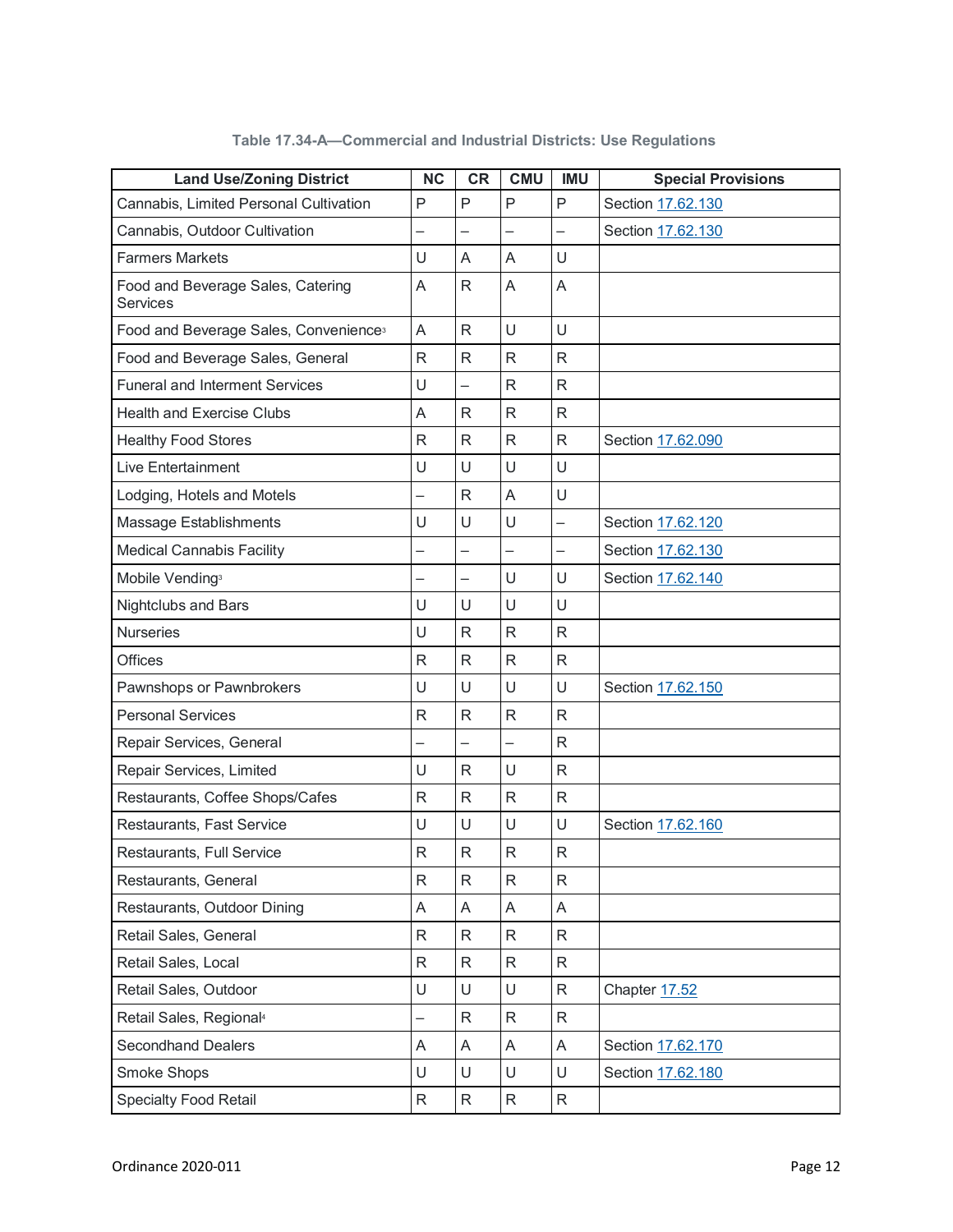| <b>Land Use/Zoning District</b>                         | <b>NC</b>                | <b>CR</b>                | <b>CMU</b>               | <b>IMU</b>               | <b>Special Provisions</b>             |
|---------------------------------------------------------|--------------------------|--------------------------|--------------------------|--------------------------|---------------------------------------|
| <b>Specialty Goods Retail</b>                           | R                        | $\mathsf{R}$             | $\mathsf{R}$             | $\mathsf{R}$             |                                       |
| <b>Tattoo Parlors</b>                                   | U                        | U                        | U                        | U                        | Section 17.62.190                     |
| Wholesaling                                             |                          | $\cup$                   |                          | $\overline{R}$           |                                       |
| <b>Automobile and Vehicle Uses</b>                      |                          |                          |                          |                          |                                       |
| Automotive, Major Repair                                |                          | U                        |                          | $\mathsf{R}$             | Section 17.62.040                     |
| Automotive, Minor Repair                                | U                        | U                        | U                        | R                        | Section 17.62.040                     |
| Automotive, New Car Sales                               |                          | R                        |                          | R                        |                                       |
| Automotive, Parts Sales                                 | R                        | R                        | $\mathsf{R}$             | R                        | Section 17.52.040, Outdoor<br>storage |
| Automotive, Gas Stations                                | U                        | $\mathsf{R}$             |                          | R                        |                                       |
| Automotive, Used Car Sales                              |                          | —                        | $\equiv$                 | $\mathsf R$              |                                       |
| Automotive, Washing                                     | U                        | $\overline{A}$           | ▃                        | $\mathsf{R}$             |                                       |
| <b>Boat and RV Sales</b>                                | U                        | R                        | $\overline{\phantom{0}}$ | R                        |                                       |
| <b>Taxicab Companies</b>                                |                          |                          |                          | Ù                        |                                       |
| <b>Truck Repair and Sales</b>                           |                          |                          |                          | $\mathsf{R}$             | Chapter 17.52                         |
| <b>Industrial, Manufacturing, and Processing Uses</b>   |                          |                          |                          |                          |                                       |
| <b>Building Materials Yard</b>                          |                          | $\cup$                   | $\equiv$                 | R                        | Chapter 17.52                         |
| Industry, General                                       |                          |                          | $\overline{\phantom{0}}$ | R                        |                                       |
| Industry, Limited                                       |                          |                          |                          | $\mathsf{R}$             |                                       |
| Junkyards                                               |                          |                          | $\overline{\phantom{0}}$ | $\overline{\phantom{0}}$ | Section 17.62.110                     |
| <b>Maintenance Yards</b>                                |                          |                          |                          | R                        | Chapter 17.52                         |
| Recycling Services, Consumer                            | $\overline{\phantom{0}}$ | $\overline{\phantom{0}}$ | $\equiv$                 | A                        | Section 17.58.020                     |
| Recycling Services, Donation/Collection<br><b>Boxes</b> | U                        | $\cup$                   | Ù                        | $\cup$                   | Section 17.58.030                     |
| Recycling Services, General                             |                          |                          | $\equiv$                 | A                        | Section 17.52.030                     |
| Research and Development                                |                          | U                        | U                        | $\mathsf{R}$             |                                       |
| Storage, Personal                                       |                          | U                        | $\overline{\phantom{0}}$ | R                        |                                       |
| Warehousing and Storage, Enclosed                       |                          | —                        |                          | R                        |                                       |
| Warehousing and Storage, Outdoors                       |                          |                          |                          | U                        | Chapter 17.52                         |

#### **Table 17.34-A—Commercial and Industrial Districts: Use Regulations**

Notes:

- 1. A use permit is required if located in other than a single-family dwelling.
- 2. In all cases, supportive housing and transitional housing are and shall be treated as residential uses, subject only to the permitting requirements that apply to residential uses of the same housing type location in the same zone.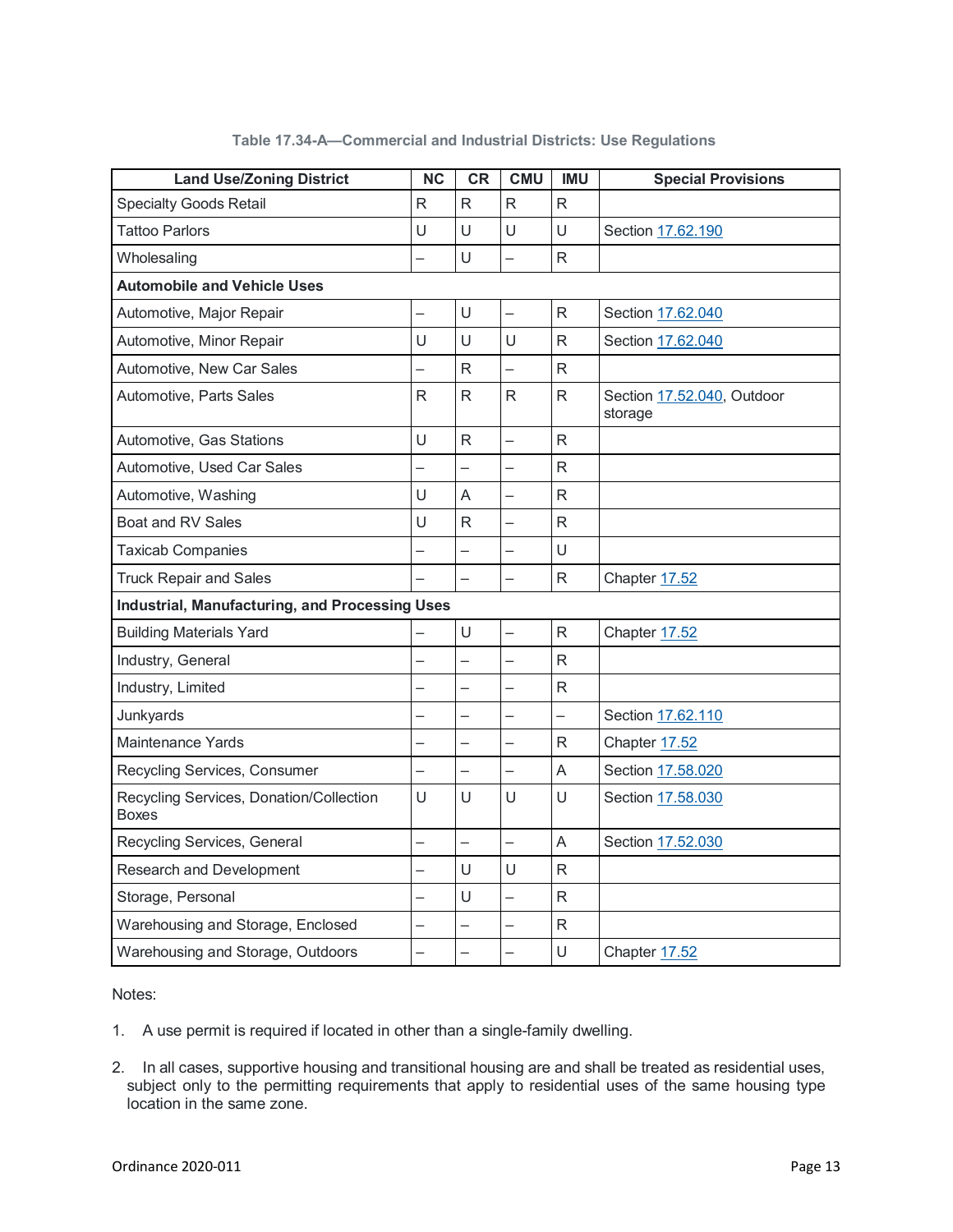- 3. Food truck festivals require a temporary use permit.
- 4. Home improvement centers may be approved under retail sales, regional.

**Section 6.** Table 17.42-A – Development Standards for Residential Accessory Structures in Section 17.42.040, Accessory structure development standards, in Chapter 17.42, Accessory Structures is amended in its entirety to read as follows:

| Minimum Setback Distance (from Property Line) <sup>1</sup>                                                                              |                              |                                                                         | <b>Minimum</b><br><b>Distance</b><br>between<br><b>Structures</b> | <b>Maximum</b><br>Height | <b>Other</b>                              |                                                                                  |
|-----------------------------------------------------------------------------------------------------------------------------------------|------------------------------|-------------------------------------------------------------------------|-------------------------------------------------------------------|--------------------------|-------------------------------------------|----------------------------------------------------------------------------------|
| <b>Residential</b><br><b>Accessory</b><br><b>Structure</b>                                                                              | <b>Front/Street Side</b>     | <b>Interior</b><br><b>Side</b>                                          | Rear                                                              |                          |                                           |                                                                                  |
| Closed-Roof<br><b>Structure</b><br>(including but<br>not limited to<br>sheds, pool<br>houses.<br>detached<br>garages,<br>gazebos, etc.) | Same as primary<br>structure | 3 feet;<br>increase to<br>5 feet for<br>high-<br>density<br>residential | 3 feet<br>rear; 5<br>feet alley                                   | 6 feet                   | 12 feet<br>(one<br>story $)$ <sup>2</sup> | Located on rear half of lot                                                      |
| Open-Roof<br><b>Structure</b>                                                                                                           | Same as primary<br>structure | 3 feet                                                                  | 3 feet                                                            | 6 feet                   | 12 feet                                   | Located on rear half of lot                                                      |
| Pool/Spa3, 4, 5, 6                                                                                                                      | Same as primary<br>structure | 5 feet <sup>8</sup>                                                     | $5$ feets                                                         | 6 feet                   | 2 feet                                    | Located on rear half of lot                                                      |
| <b>Deck</b><br>(detached)                                                                                                               | No minimum                   | <b>No</b><br>minimum                                                    | <b>No</b><br>minimum                                              | <b>No</b><br>minimum     | 2 feet                                    |                                                                                  |
| Carports <sup>7</sup>                                                                                                                   | Same as primary<br>structure | 5 feet                                                                  | 5 feet                                                            | 6 feet                   | 12 feet                                   | Located on rear half of lot<br>and meets setbacks (See<br>Section 17.54.020(E)). |

**Table 17.42-A—Development Standards for Residential Accessory Structures**

- 1. No accessory structure shall be permitted within an established easement unless a waiver is granted from holder of easement, which is recorded as an easement amendment on the properties.
- 2. Conditional use permit required for height between twelve feet and sixteen feet. Accessory dwelling units shall meet the requirements of Section [17.60.070.](https://www.codepublishing.com/CA/SanPablo/#!/SanPablo17/SanPablo1760.html#17.60.070)
- 3. Single-family residences must comply with the Pool Safety Act (Health and Safety Code Sections [115920](http://leginfo.legislature.ca.gov/faces/codes_displaySection.xhtml?lawCode=HSC§ionNum=115920) through [115929\)](http://leginfo.legislature.ca.gov/faces/codes_displaySection.xhtml?lawCode=HSC§ionNum=115929).
- 4. Setback measured to edge of water.
- 5. All mechanical equipment must be behind the setback.
- 6. Noise ordinance applicable to equipment (Chapter [17.50\)](https://www.codepublishing.com/CA/SanPablo/#!/SanPablo17/SanPablo1750.html#17.50).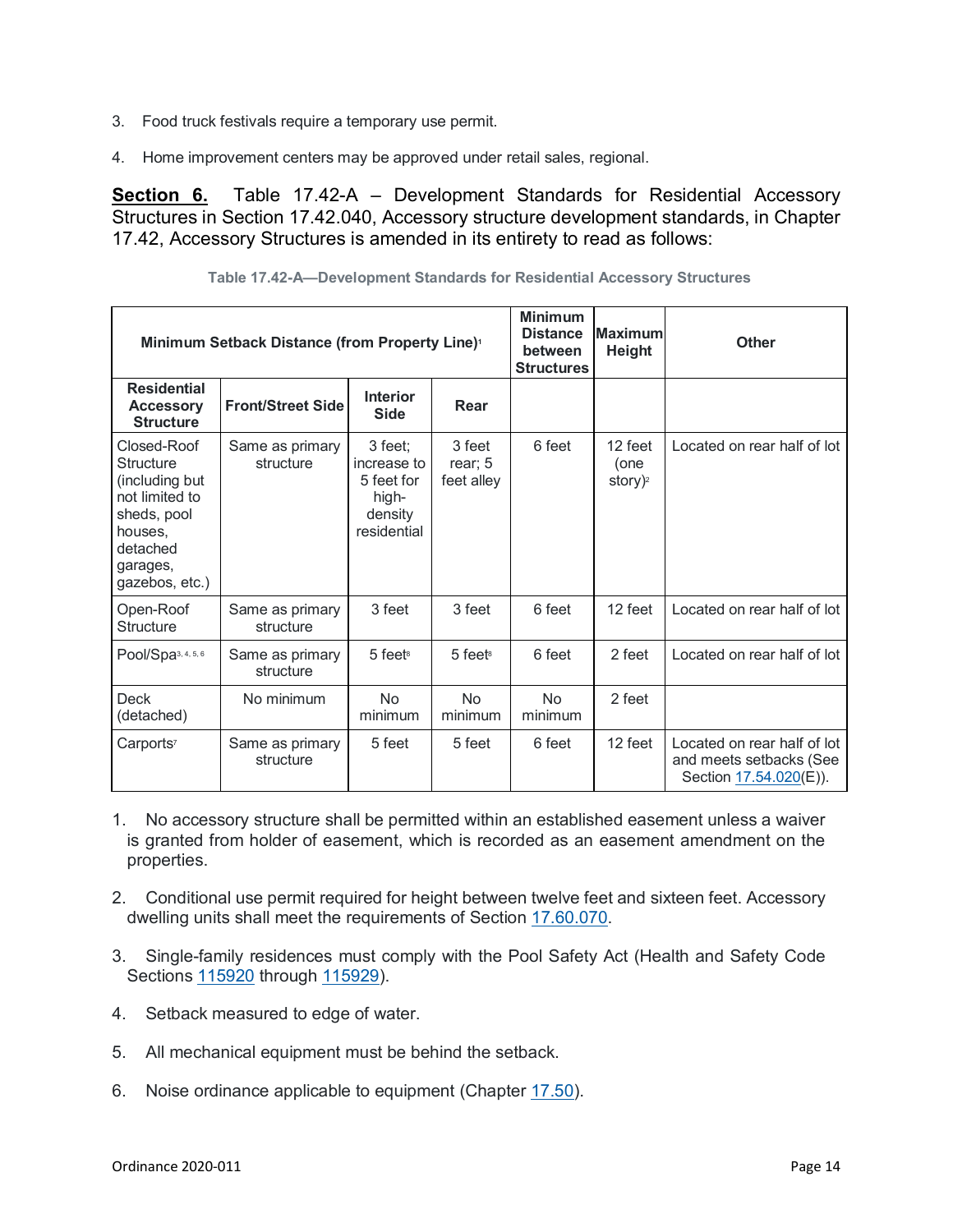- 7. No temporary carports permitted. See Section [17.54.020](https://www.codepublishing.com/CA/SanPablo/#!/SanPablo17/SanPablo1754.html#17.54.020) for additional carport requirements.
- 8. Measured at edge of water.

**Section 7.** Section 17.54.020, Residential off-street parking requirements in Chapter 17.54, Parking and Loading is amended in its entirety to read as follows:

### **Section 17.54.020 Residential off-street parking requirements**

Residential off-street parking requirements for automobiles and similar vehicles shall be regulated by the type of use associated with the land. The following off-street parking requirements shall apply in all zoning districts:

A. Caretaker Residence. Two spaces are required for a caretaker residence. The spaces shall be covered.

B. Day Care, Large Family. Two covered spaces plus one space, covered or uncovered, for each employee are required for a large family day care.

C. Day Care, Small Family. Two covered spaces plus one space, covered or uncovered, for each employee are required for a small family day care.

D. Dwellings, Multiple-Family. Two covered spaces are required for each dwelling unit in a multiple-family dwelling. Both spaces shall be garage spaces, or one space may be a garage space and one space a carport space. Spaces for an individual unit may be in tandem, subject to approval of an administrative use permit.

E. Dwellings, Single-Family. The following provisions apply to attached and detached single-family dwellings:

1. For single-family dwellings located on a lot with a width of at least fifty feet, two enclosed parking spaces are required. If the spaces are located on the front half of the property they must be enclosed in a garage with doors. If located on the rear half of the property, the spaces may be either in a garage or a carport. In either case, tandem spaces may be permitted subject to administrative review, and only if the driveway area in front of the garage or carport is at least eighteen feet long. Carports are not allowed in the front half of the property.

2. For single-family dwellings located on a lot with a width of less than fifty feet, two enclosed parking spaces are required. Alternatively, subject to administrative use permit, one space in a garage located in the front half of the lot and one uncovered space in the driveway for tandem parking may be provided if the driveway area is at least eighteen feet long. Carports are not allowed in the front half of the property.

3. Each driveway shall lead to a covered parking space.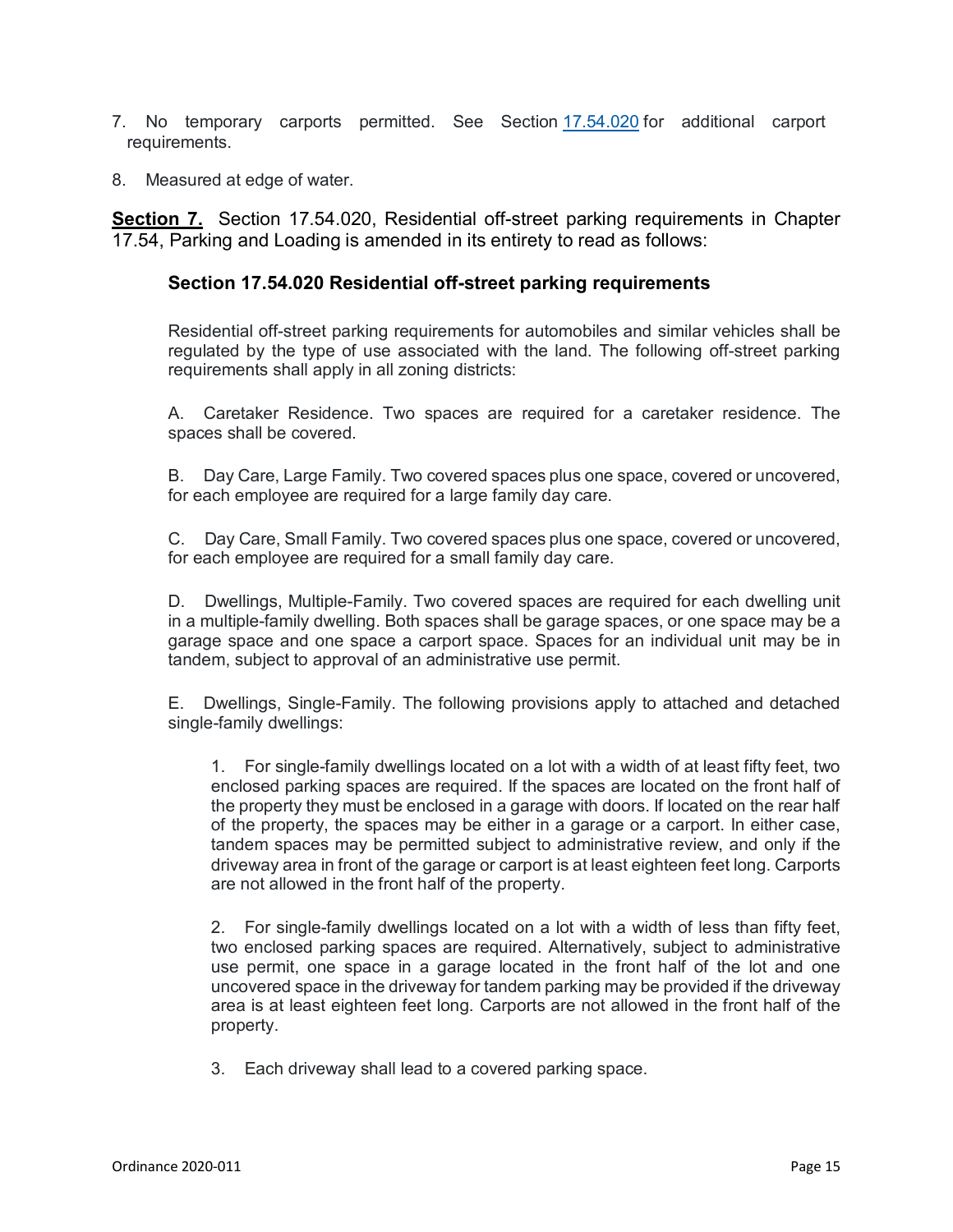4. Paved or unpaved driveways not leading to a required parking space are prohibited. In no case shall driveways or paved areas exceed fifty percent of the front and side street yards.

5. Only one driveway per parcel shall be allowed, except that a second driveway may be allowed on a corner lot to serve a secondary unit, subject to approval by the zoning administrator.

6. Carports. Only permanent structures are allowed. Carports are allowed on the rear half of lot and must meet setbacks.

F. Dwellings, Two Family (Duplexes). Two spaces per unit are required for two-family dwellings. If the spaces are located in the front half of the property, the required spaces must be garage spaces with garage doors. If located on the rear half of the property, the spaces may be either garage spaces or carport spaces. The parking spaces for each unit may be in tandem, subject to an administrative approval, and provided the driveway area is at least eighteen feet long. Carports are not allowed in the front half of the property.

G. Transitional or Supportive Housing. One-half parking space per unit, or based upon a site-specific parking and neighborhood analysis if less than this ratio is proposed. For supportive housing, no off-street parking is required where located within one-half mile of a public transit stop. Provided parking may be uncovered and shall use the multiple-family site planning criteria for parking lots in Appendix A of this title.

H. Mobile Home Parks. One space is required for each mobile home. The space shall be adjacent to the mobile home.

I. Residential Care Facilities. Two covered spaces plus one space, covered or uncovered, for each employee are required for a residential care facility.

J. Accessory Dwelling Units. Off-street parking requirements for Accessory Dwelling Units are set forth in Section 17.60.070.

**Section 8.** Section 17.60.070, Accessory Dwelling Units, in Chapter 17.60, Special Residential Uses is amended in its entirety with the following text:

## **17.60.070 Accessory dwelling units.**

A. Purposes. The purposes of this chapter are to authorize accessory dwelling units and junior accessory dwelling units; to establish a procedure for reviewing and approving their development to ensure and maintain healthy and safe residential living environments; to establish location and development standards for accessory dwelling units; to implement the General Plan; and to comply with Government Code Sections 65852.2 and 65852.22, which require local agencies to consider applications for accessory dwelling unit and junior accessory dwelling unit permits ministerially without discretionary review or a public hearing, as well as any successor statutes on accessory dwelling units or junior accessory dwelling units, subject to the following requirements.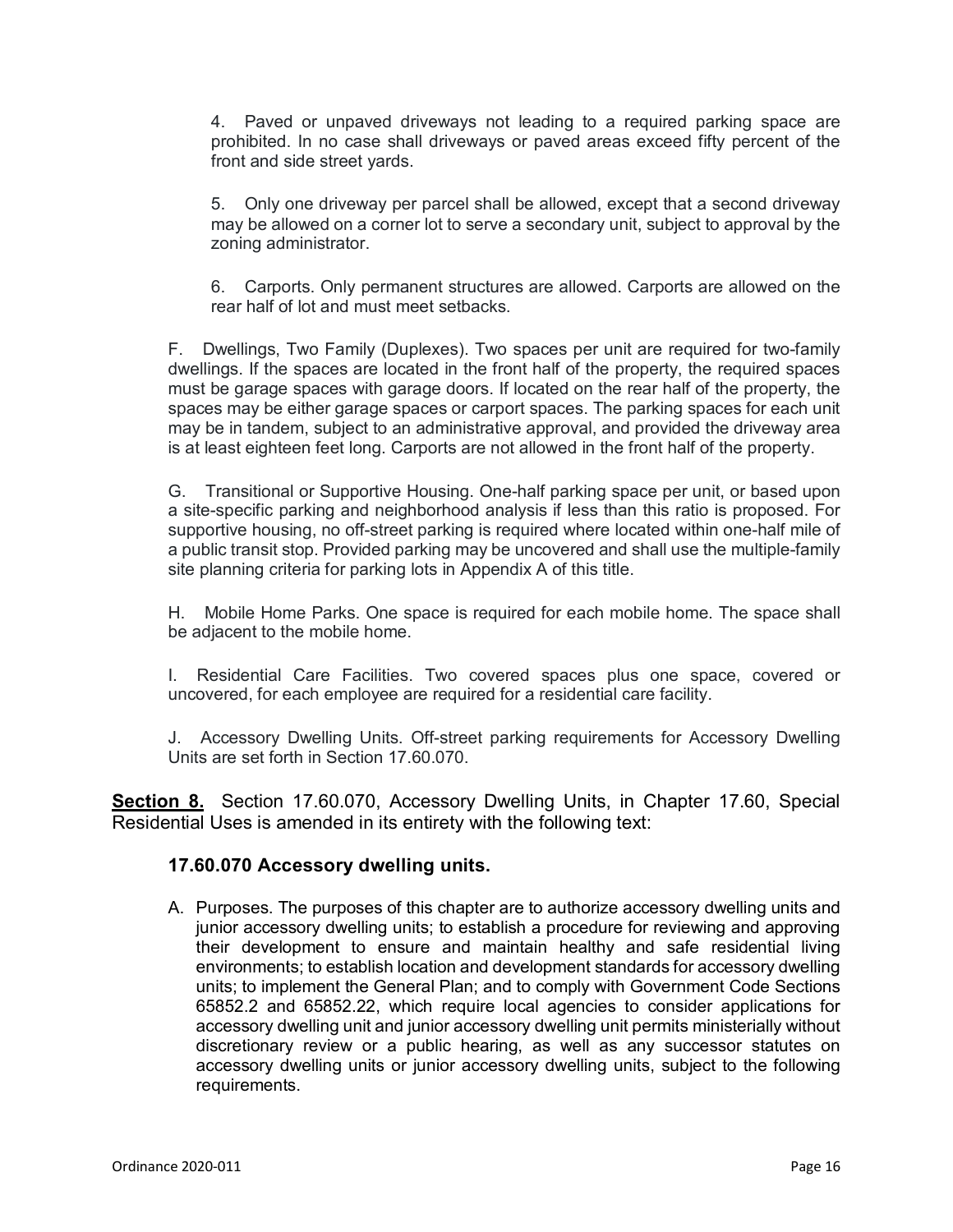- B. Definitions. For purposes of this chapter, the following words and phrases have the following meanings:
	- 1. "Accessory dwelling unit" or "ADU" has the meaning set forth in Government Code Section 65852.2, as it may be amended: an attached or a detached residential dwelling unit that provides complete independent living facilities for one or more persons and is located on a lot with a proposed or existing primary residence. It shall include permanent provisions for living, sleeping, eating, cooking, and sanitation on the same parcel as the single-family or multifamily dwelling is or will be situated. An accessory dwelling unit also includes the following: (a) an efficiency unit, as defined in Section 17958.1 of the Health and Safety Code; and (b) a manufactured home, as defined in Section 18007 of the Health and Safety Code. The accessory dwelling unit may be either attached to or located within the proposed or existing primary dwelling, including attached garages, storage areas or similar uses, or it may be within an existing or proposed accessory structure that is detached from the proposed or existing primary dwelling and located on the same lot as the proposed or existing primary dwelling.
	- 2. "Attached accessory dwelling unit" means an accessory dwelling unit attached to a primary dwelling unit.
	- 3. "Detached accessory dwelling unit" means an accessory dwelling unit detached from a primary dwelling unit.
	- 4. "Efficiency unit" shall have the same meaning as specified in the International Building Code of the International Code Council, as incorporated by reference in Part 2 of Title 24 of the California Code of Regulations; have occupancy by no more than two persons; have a maximum floor area of 150 square feet; and which may also have partial kitchen or bathroom facilities.
	- 5. "Internal conversion" means the establishment of an accessory dwelling unit or junior accessory dwelling unit within an existing or proposed primary dwelling unit or, in the case of an accessory dwelling unit, within an existing detached accessory building.
	- 6. "Junior accessory dwelling unit" or "JADU" has the meaning set forth in Government Code Section 65852.22, as it may be amended: a unit that is no more than 500 square feet in size and contained entirely within an existing single-family residence and/or attached garage. A junior accessory dwelling unit may include separate sanitation facilities or may share sanitation facilities with the existing structure. It is required to have a separate entrance from the main entrance to the proposed or existing single-family residence and to include an efficiency kitchen which shall include a cooking facility with appliances and a food preparation counter and storage cabinets that are of reasonable size in related to the size of the unit.
	- 7. "Primary dwelling" means either the single family dwelling unit or the multifamily building on the same lot as one or more ADUs or JADUs, as applicable.
- C. Permitting Procedure and Allowances.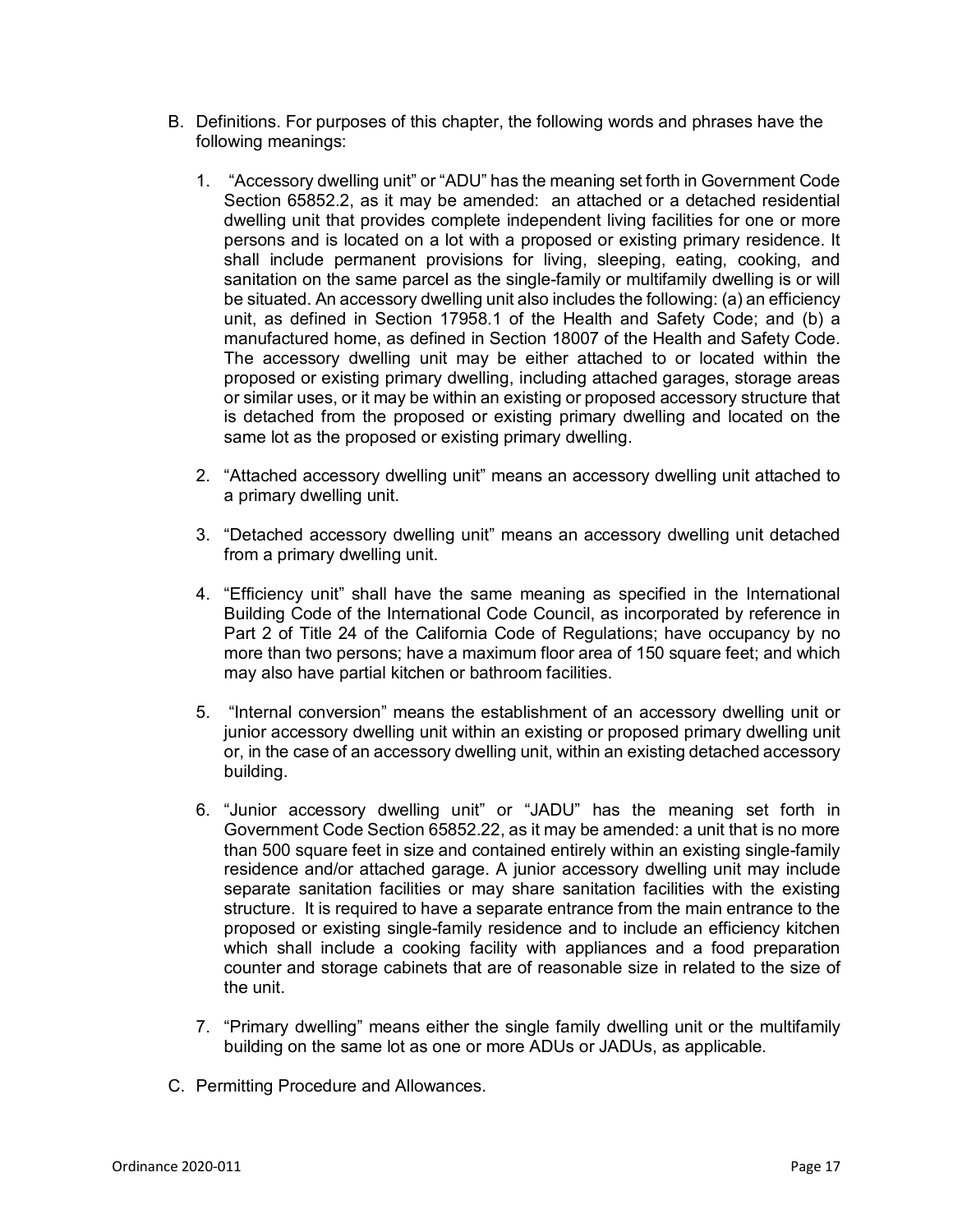Except as otherwise provided in Section 17.60.079(D), an application for a permit to establish an accessory dwelling unit will be approved ministerially without discretionary review or public hearing if the accessory dwelling unit meets: the location requirements specified in Section 17.60.070(E); the development standards specified in Sections 17.60.070(D) and 17.60.070(F); all applicable building standards in Title 15 of the San Pablo Municipal Code that are incorporated into this Section and made applicable by reference; and all applicable sanitary sewer, water, and stormwater requirements.

D. Accessory Dwelling Unit Provisions for Existing or Proposed Development.

An application for a permit to establish any of the following types of accessory dwelling units in a residential or mixed-use zoning district will be approved ministerially without discretionary review or public hearing within 60 days of receipt of a complete application if there is an existing single-family or multifamily dwelling on the lot. Applicable zoning districts are identified in Section 17.60.070(E) below.

- 1. Single-Family Development:
	- a. Up to one Accessory Dwelling Unit and one Junior Accessory Dwelling Unit may be allowed on each lot with an existing or proposed single-family dwelling. This may consist of one internal conversion or attached ADU to an existing or proposed single family dwelling or an existing accessory structure or one new detached ADU; in either case, a JADU is also allowed. A JADU must be contained within or as an addition to the primary residence or attached garage and is not allowed as a new detached accessory building or as a conversion of a detached accessory building.
	- b. Internal Conversions of a Primary Residence or Attached Accessory Structure: Up to one ADU and one JADU are permitted within an existing or proposed single family dwelling or an existing attached accessory structure, subject to the following requirements:
		- i. The ADU and the JADU must have separate exterior access from each other and from the existing or proposed single-family dwelling.
		- ii. The existing primary residence or attached accessory structure may be expanded by no more than 150 square feet beyond its physical dimensions at the time of the application to accommodate ingress and egress.
		- iii. A proposed JADU must comply with all of the requirements of Government Code section 65852.22 and may not exceed 500 square feet in area.
		- iv. The side and rear setbacks must be sufficient for fire and safety.
		- v. No replacement of any off-street parking spaces or attached garage spaces removed due to an internal conversion for an ADU or JADU shall be required.
		- vi. A local agency, special district, or water corporation shall not require the applicant to install a new or separate utility connection directly between the accessory dwelling unit and the utility or impose a related a connection fee, unless constructed with a new single-family residence.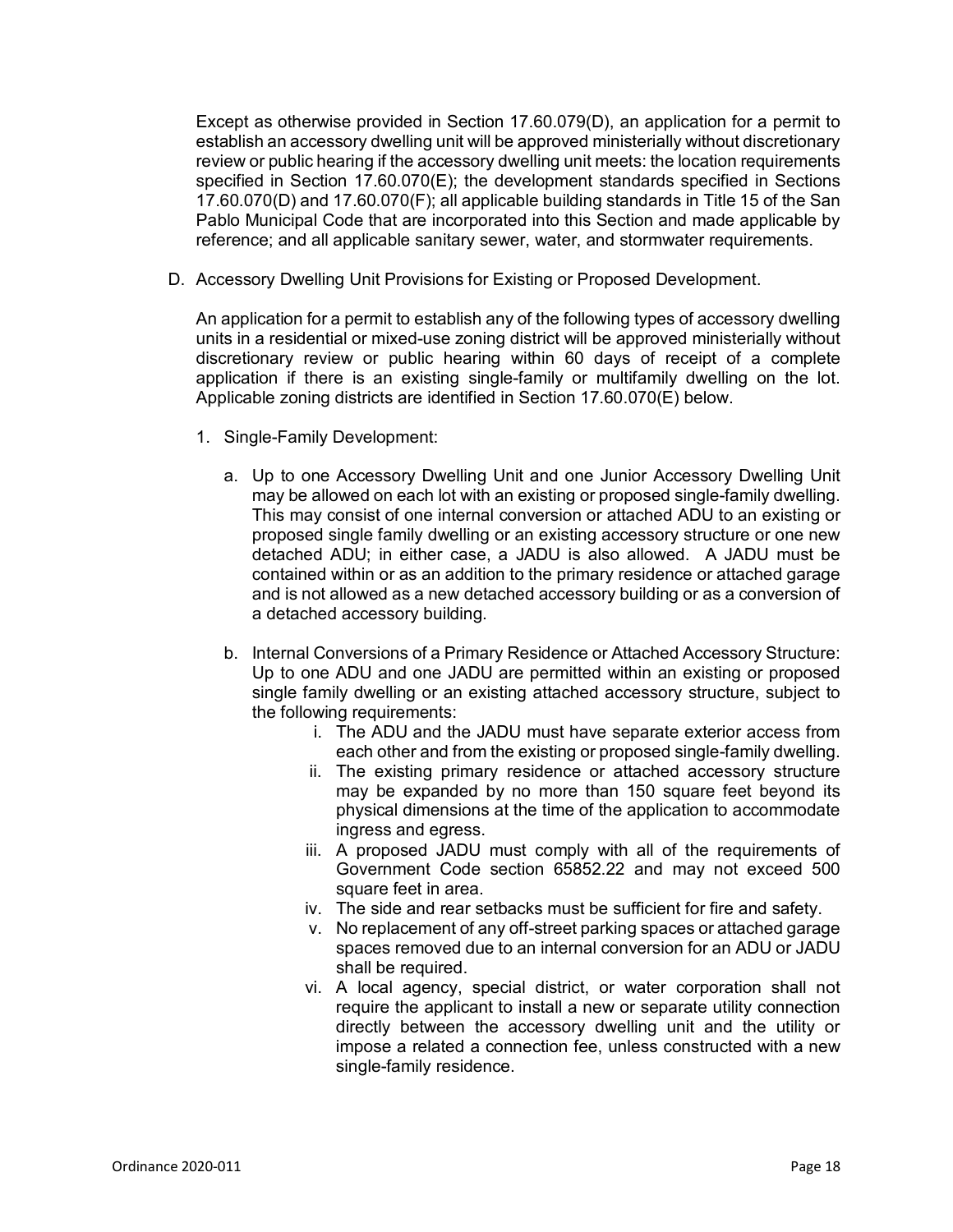- c. Attachments to a Primary Residence or Attached Accessory Structure: Up to one ADU and one JADU are permitted as an attachment to an existing or proposed single family dwelling or an existing attached accessory structure, subject to the following requirements:
	- i. The ADU and the JADU must have separate exterior access from each other and from the existing or proposed single-family dwelling.
	- ii. The attached ADU is permitted to be at least 850 square feet for a studio/one-bedroom or 1,000 square feet for two or more bedrooms, but shall not exceed the smaller of the following:
		- 1. 1,000 square feet for a studio or one-bedroom unit or 1,200 square feet for a unit with more than one bedroom.
		- 2. 50 percent of the existing primary dwelling unit size or 800 square feet, whichever is larger.
	- iii. Attached ADUs may be up to 16 feet in height.
	- iv. A proposed JADU must comply with all of the requirements of Government Code section 65852.22 and may not exceed 500 square feet in area.
	- v. Side and rear setbacks shall be at least four feet. Front yard setbacks shall be as required in the district in which the lot is located.
	- vi. No replacement of any off-street parking spaces or attached garage spaces removed due to creation of an attached ADU or JADU shall be required.
	- vii. A local agency, special district, or water corporation shall not require the applicant to install a new or separate utility connection directly between the accessory dwelling unit and the utility or impose a related a connection fee, unless constructed with a new single-family residence.
- d. Internal Conversions of an Existing Detached Accessory Structure: Up to one ADU is permitted within an existing detached accessory structure, subject to the following requirements:
	- i. The ADU must have independent exterior access.
	- ii. The existing detached accessory structure may be expanded by no more than 150 square feet beyond its physical dimensions at the time of the application to accommodate ingress and egress.
	- iii. The side and rear setbacks must be sufficient for fire and safety.
	- iv. No replacement of any off-street parking spaces or garage spaces removed due to an internal conversion of an existing detached accessory structure for an ADU shall be required.
	- v. A local agency, special district, or water corporation shall not require the applicant to install a new or separate utility connection directly between the accessory dwelling unit and the utility or impose a related a connection fee, unless constructed with a new single-family residence
	- e. Detached ADU Units: Up to one detached, new construction ADU on a lot with a proposed or existing single-family dwelling may be allowed subject to the following requirements. The following limits shall apply:
		- i. The ADU must have independent exterior access.
		- ii. The ADU shall not exceed: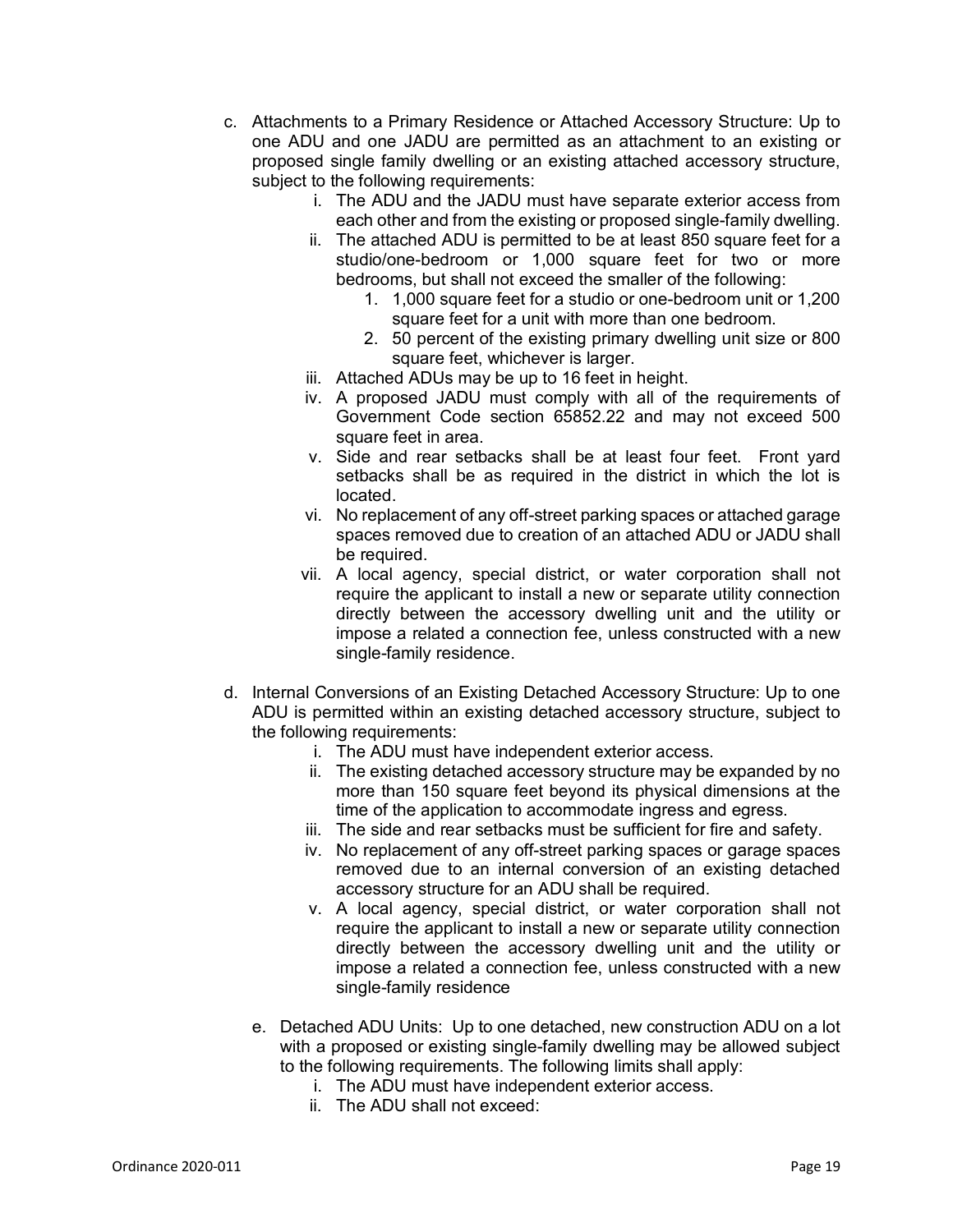- 1. 1,000 square feet for a studio or one-bedroom unit; or
- 2. 1,200 square feet for a unit with more than one bedroom.
- iii. The ADU shall not exceed 16 feet in height.
- iv. Side and rear setbacks for shall be at least four feet. Front yard setbacks shall be as required in the district in which the lot is located.
- v. An ADU that is 800 square feet or smaller and up to 16 feet in height with at least four-foot side and rear yard setbacks shall be permitted, notwithstanding any other development standards.
- vi. No replacement of any off-street parking spaces or garage spaces removed due to a new detached ADU shall be required.
- vii. A local agency, special district, or water corporation shall not require the applicant to install a new or separate utility connection directly between the accessory dwelling unit and the utility or impose a related a connection fee, unless constructed with a new single-family residence.
- viii. Newly constructed detached ADUs for which permit requests are submitted on or after January 1, 2020 require compliance with 2019 Energy Code Photovoltaic (PV) systems requirements (Section 150.1(c)14.
- f. No certificate of occupancy shall be issued for an ADU or JADU prior to issuance of a certificate of occupancy for the primary residence.
- g. If the permit application to create an ADU or JADU is submitted with a permit application to create a new single-family dwelling on the lot, action on the permit application for the ADU or the JADU may be delayed until action on the permit application to create the new single-family dwelling. In this case, the 60-day time period shall be tolled for the period of the delay.
- 2. Multi-Family Development
	- a. Internal Conversions: One or more ADUs that are internal conversions within the non-livable space of an existing multiple-family dwelling, including but not limited to storage rooms, boiler rooms, passageways, attics, basement, or garages. Each internal conversion under this subsection must meet all applicable building standards in Title 15 of the San Pablo Municipal Code as well as any applicable sanitary sewer, water, and stormwater requirements. The following limits shall apply:
		- i. Internal ADU conversions within an existing multiple-family dwelling may total at least one conversion but shall not exceed 25% of the number of existing multiple-family units in the primary dwelling.
		- ii. No replacement of any off-street parking spaces removed due to internal conversion ADUs of multi-family dwellings shall be required.
		- iii. No new off-street parking shall be required for new ADUs added as internal conversions of multiple-family dwellings.
		- b. Detached Units: One or two detached ADUs on a lot with an existing multifamily dwelling may be allowed if the detached accessory dwelling unit meets all applicable building standards in Title 15 of the San Pablo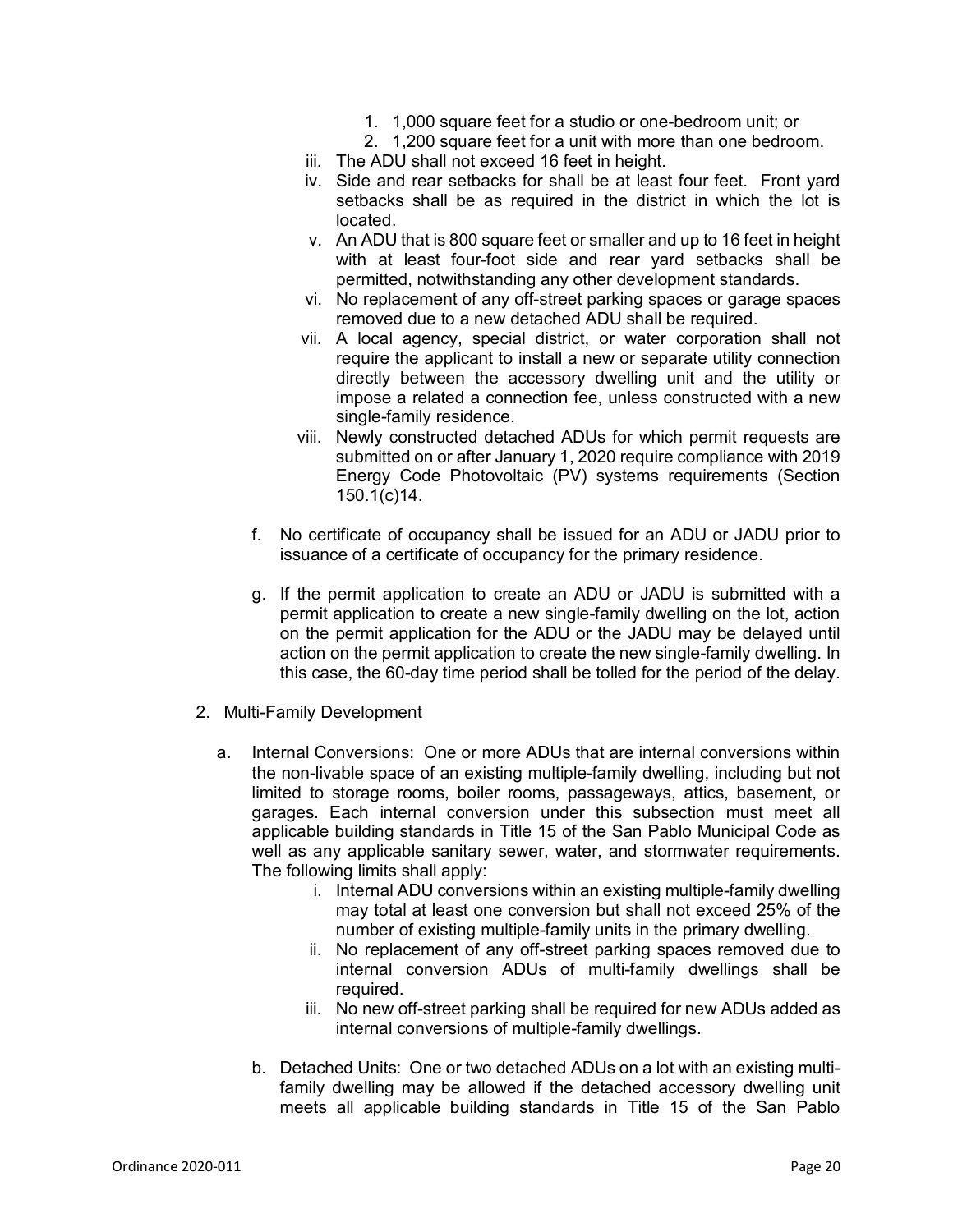Municipal Code and all applicable sanitary sewer, water and stormwater requirements. The following limits shall apply:

- i. The detached ADU shall not exceed 16 feet in height.
- ii. Side and rear setbacks for new detached ADUs shall be at least four feet. Front yard setbacks shall be as required in the district in which the lot is located.
- iii. No replacement of any off-street parking spaces or garage spaces removed due to construction of a new detached ADU shall be required.
- iv. Newly constructed detached ADUs for which permit requests are submitted on or after January 1, 2020 require compliance with 2019 Energy Code Photovoltaic (PV) systems requirements.
- c. The total number of allowed ADUs for existing multi-family developments is three or more, including up to 25% of the number of existing multi-family units as internal conversions plus up to two detached ADUs on each multifamily lot.
- E. Location.
	- 1. Up to one Accessory Dwelling Unit (ADU) and one Junior Accessory Dwelling Unit (JADU) that meet the requirements of this Section may be located on any lot in a single-family residential district (R-1, R-2), multifamily residential district (R-3, R-4), residential or commercial mixed-use district (RMU, CMU), or Multifamily Overlay district (MF); or in the Commercial Mixed-Use district of the 23<sup>rd</sup> Street Specific Plan (SP1); or in the Low Density Residential, Medium Density Residential, High Density Residential, Residential Mixed Use, Commercial Mixed Use, Mixed Use Center North, and Mixed Use Center South districts of the San Pablo Avenue Specific Plan (SP2). Where associated with existing single-family or multiple family residential development, ADUs and JADUs may also be located in the NC, CR, and IMU districts.
	- 2. No subdivision rights are authorized that would result in the accessory dwelling unit being located on a separate lot from the primary dwelling.
- F. Additional Development Standards.
	- 1. Types of Accessory Dwelling Units. An accessory dwelling unit may be attached to a primary dwelling or detached from a primary dwelling.

a. If an accessory dwelling unit is attached to a primary dwelling, the accessory dwelling unit may consist of an internal conversion of an attached garage or other area within the primary dwelling unit and/or an addition to the primary dwelling unit.

b. If an accessory dwelling unit is detached from a primary dwelling unit, the accessory dwelling unit may be an internal conversion of a detached garage or other accessory building, or new construction. A detached accessory dwelling unit must be located on the same lot as the primary dwelling.

2. Required Yards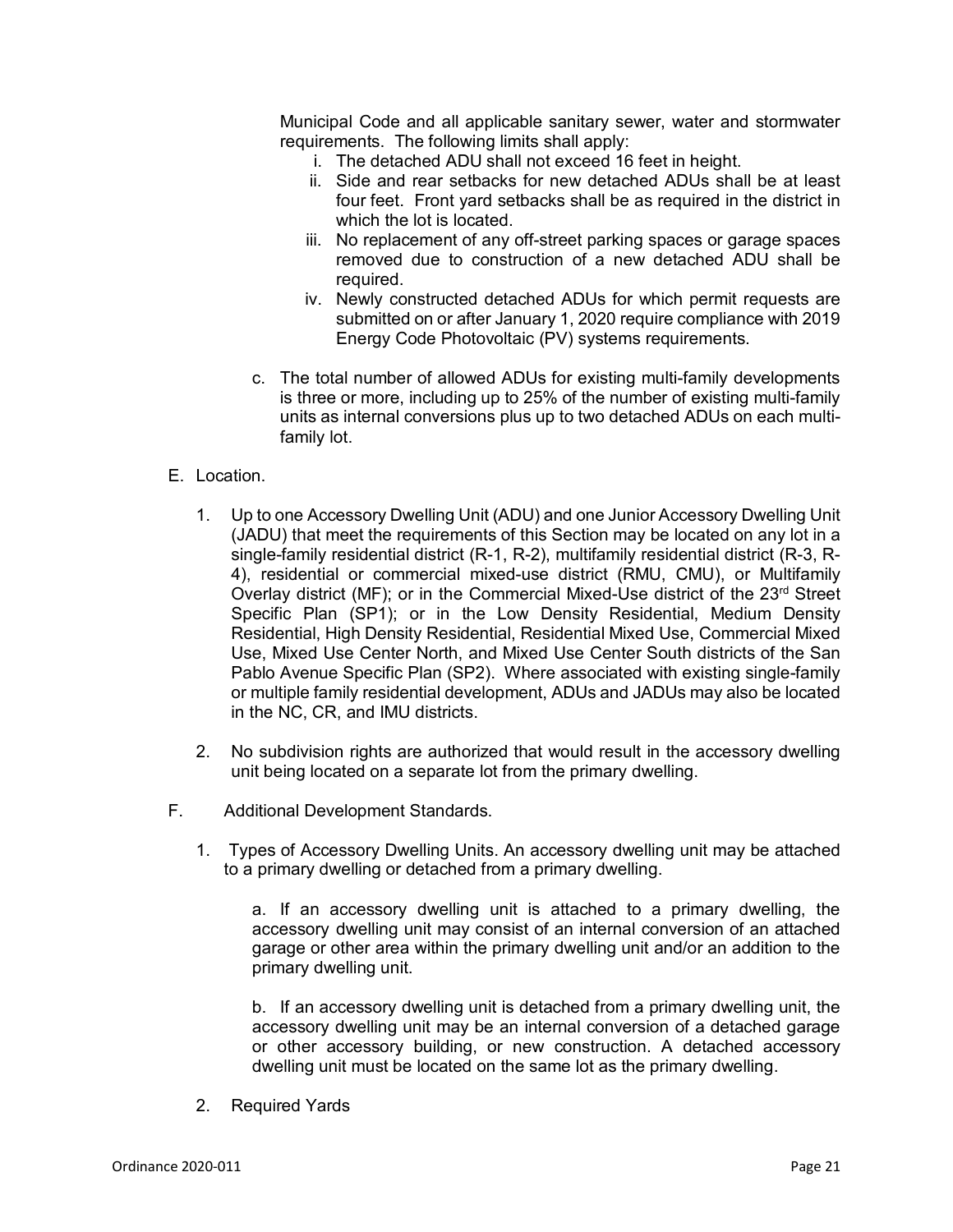- a. An accessory dwelling unit must comply with all requirements relating to yards (front setbacks, side, and rear) and building height that are generally applicable to residential construction in the zone in which the property is located, except as otherwise provided in this section.
- b. A setback is not required for an accessory dwelling unit that is an internal conversion or that is constructed in the same location and to the same dimensions as an existing building provided that the existing side and rear setbacks are sufficient for fire and safety.
- c. A minimum setback of four (4) feet from the side and rear lot lines is required for an accessory dwelling unit that is not an internal conversion and is not constructed in the same location and to the same dimensions as an existing building.
- d. Notwithstanding the setback requirements set forth in Section 17.60.070(F)(2)(a) and (c) above, a building separation of at least six (6) feet between buildings shall be maintained, as required by the Building Code; provided, however, that this standard shall not prevent the development of an ADU that is 800 feet or less, up to 16 feet in height, with at least four foot side and rear yard setbacks.
- 3. Off-Street Parking
	- a. A lot containing an accessory dwelling unit must provide at least one additional off-street parking space to serve the accessory dwelling unit, except as otherwise provided in this subsection as set forth below. The additional space(s) may be provided as tandem parking on a driveway or within a setback area, unless specific findings are made that parking in these locations are not feasible based on specific site or regional topographical or fire and life safety conditions.
	- b. Replacement parking spaces are not required if a garage, carport, or covered parking structure that provides off-street parking is demolished or converted in conjunction with the construction of an accessory dwelling unit.
		- c. No additional off-street parking is required for an accessory dwelling unit in any of the following instances:
			- i. The accessory dwelling unit is located within one-half mile walking distance of public transit, as defined by Government Code Section 65852.2.
			- ii. The accessory dwelling unit is located within an architecturally and historically significant historic district.
			- iii. The accessory dwelling unit is an internal conversion.
			- iv. A car share vehicle pick-up location is within one block of the accessory dwelling unit. A "car share vehicle" has the same meaning as in Vehicle Code Section 22507.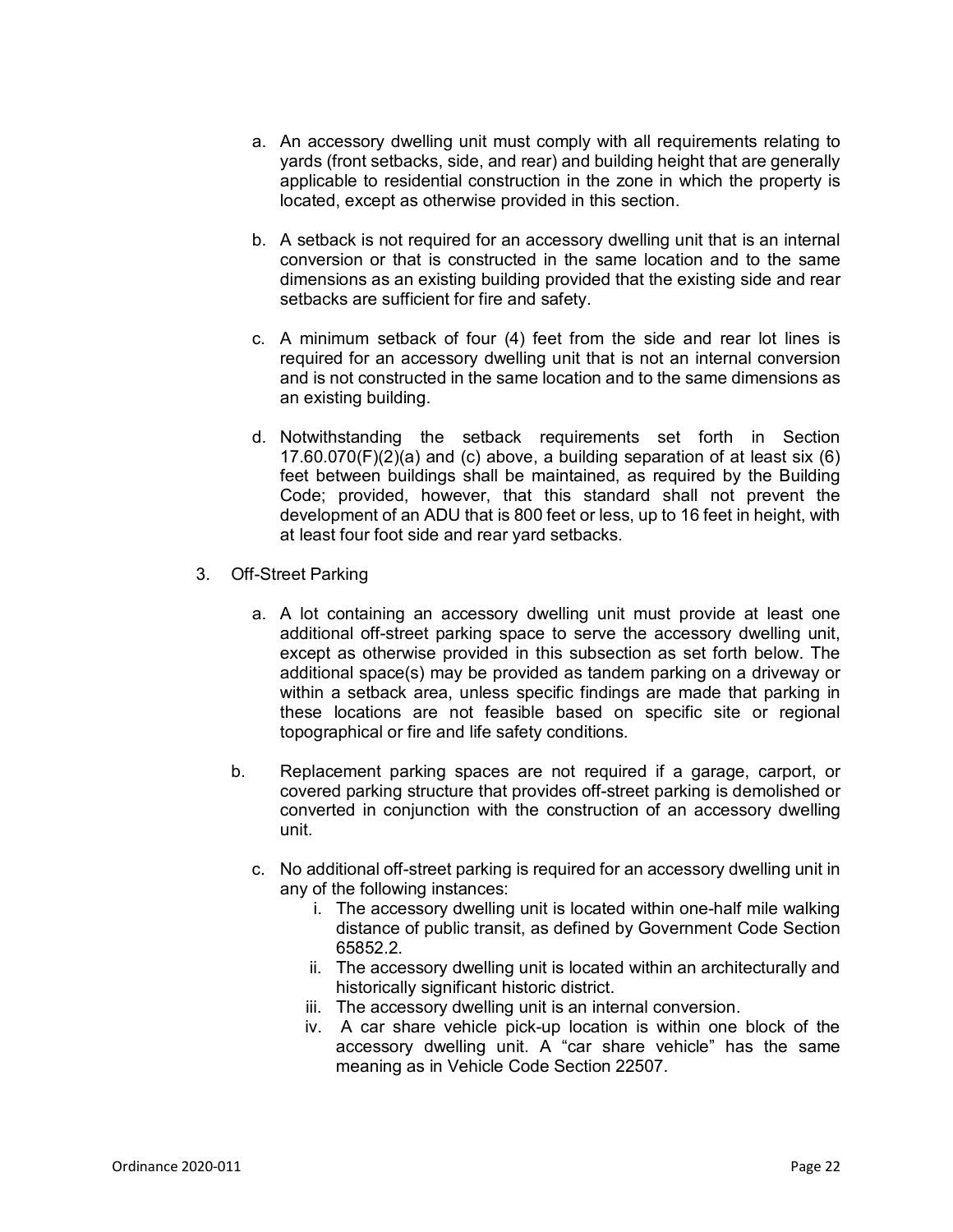- 4. Living Provisions. An accessory dwelling unit must provide complete independent living facilities for one or more persons, including permanent provisions for living, sleeping, eating, cooking, and sanitation. A junior accessory dwelling unit may share sanitation facilities with the primary residence.
- 5. Permanent Foundation. A permanent foundation is required for all accessory dwelling units.
- 6. Independent Access. An accessory dwelling unit must have independent exterior access separate from that of the primary dwelling unit. The independent exterior access must be located on the building side or building rear; or not visible from the street; or otherwise visually subordinate to the primary dwelling unit.
- 7. Sewage and Water. Accessory dwelling units shall be connected to sanitary sewer and water lines in accordance with local utility requirements. Verification that the standards have been met is required prior to final inspection. For purposes of providing service for water, sewer, or power, including a connection fee, a junior accessory dwelling unit shall not be considered a separate or new dwelling unit.
- G. Building Code Compliance.

Notwithstanding any other provision of this section, Accessory Dwelling Units shall be developed in compliance with Title 15, Buildings and Construction, of the San Pablo Municipal Code. Newly constructed detached ADUs and JADUs for which permit requests are submitted on or after January 1, 2020 require compliance with 2019 Energy Code Photovoltaic (PV) systems requirements.

- H. Occupancy Limits.
	- 1. No accessory dwelling unit or junior accessory dwelling unit may be rented or offered for rent for a term of less than 30 days.
	- 2. Where a junior accessory dwelling unit is added to a single-family residence, either the junior accessory dwelling unit or the single-family residence shall be owneroccupied, unless the owner is another governmental agency, land trust, or housing organization.
- I. Deed Restrictions.

Before obtaining a permit authorizing the establishment of an accessory dwelling unit or junior accessory dwelling unit, the applicant shall do the following:

- 1. Enter into an agreement of restrictions with the City that refers to the deed under which the property was acquired by the applicant and provides the following:
	- a. The accessory dwelling unit or junior accessory dwelling unit shall not be sold separately from the primary dwelling.
	- b. The accessory dwelling unit or junior accessory dwelling unit is restricted to the maximum size allowed under the permit.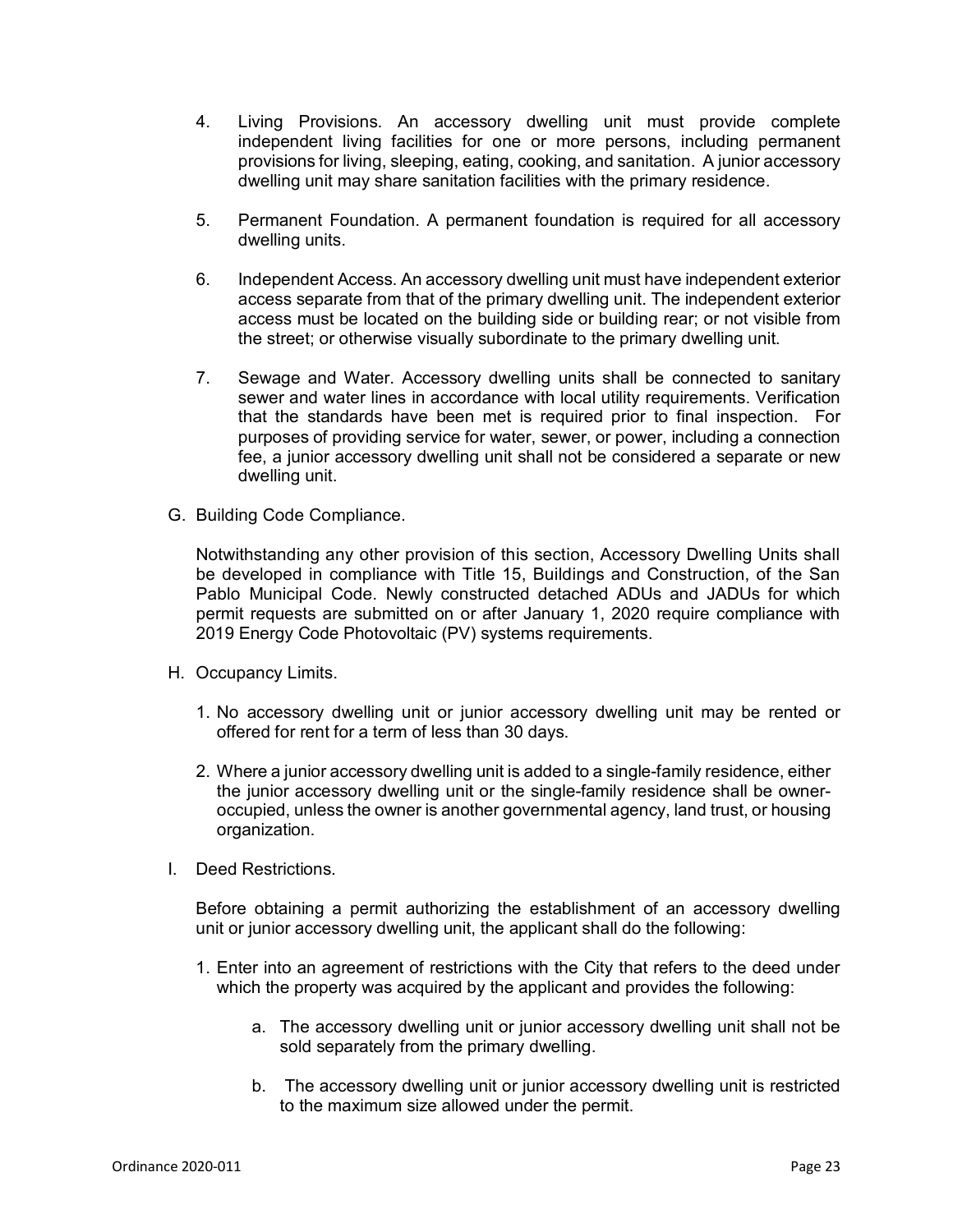c. Where a junior accessory dwelling unit is added to a single-family residence, either the junior accessory dwelling unit or the single-family residence shall be owner-occupied, unless the owner is another governmental agency, land trust, or housing organization.

d. The restrictions are binding upon any successor in ownership of the property and lack of compliance may result in legal action by the City against the property owner.

- 2. Record the agreement with the County Recorder.
- 3. Prepare a disclosure statement that shall be included in any future offer or sale documents. The statement shall read as follows:

"You are purchasing a property with a permit for an (junior) accessory dwelling unit. This permit carries with it certain restrictions that must be met by the owner of the property. You are prohibited from selling the (junior) accessory dwelling unit separately. The (junior) accessory dwelling unit is restricted to the maximum size allowed under the permit. The (junior) accessory dwelling unit may not be rented or offered for rent for a term of less than 30 days. A copy of the permit is available from the current owner or from the City of San Pablo Community and Economic Development Department."

- 4. Notwithstanding Sections I.1, 2, and 3 above, an accessory dwelling unit may be sold or conveyed separately from the primary residence to a qualified buyer if all of the following apply:
	- a. The property was built or developed by a qualified nonprofit corporation.
	- b. There is an enforceable restriction on the use of the land pursuant to a recorded contract between the qualified buyer and the qualified nonprofit corporation that satisfies all of the requirements specified in paragraph (10) of subdivision (a) of Section 402.1 of the Revenue and Tax Code.
	- c. The property is held pursuant to a recorded tenancy in common agreement that includes all of the following:
		- i. The agreement allocates to each qualified buyer an undivided, unequal interest in the property based on the size of the dwelling each qualified buyer occupies.
		- ii. A repurchase option that requires the qualified buyer to first offer the qualified nonprofit corporation to buy the property if the buyer desires to sell or convey the property.
		- iii. A requirement that the qualified buyer occupy the property as the buyer's principal residence.
		- iv. Affordability restrictions on the sale and conveyance of the property that ensure the property will be preserved for low-income housing for 45 years for owner-occupied housing units and will be sold or resold to a qualified buyer.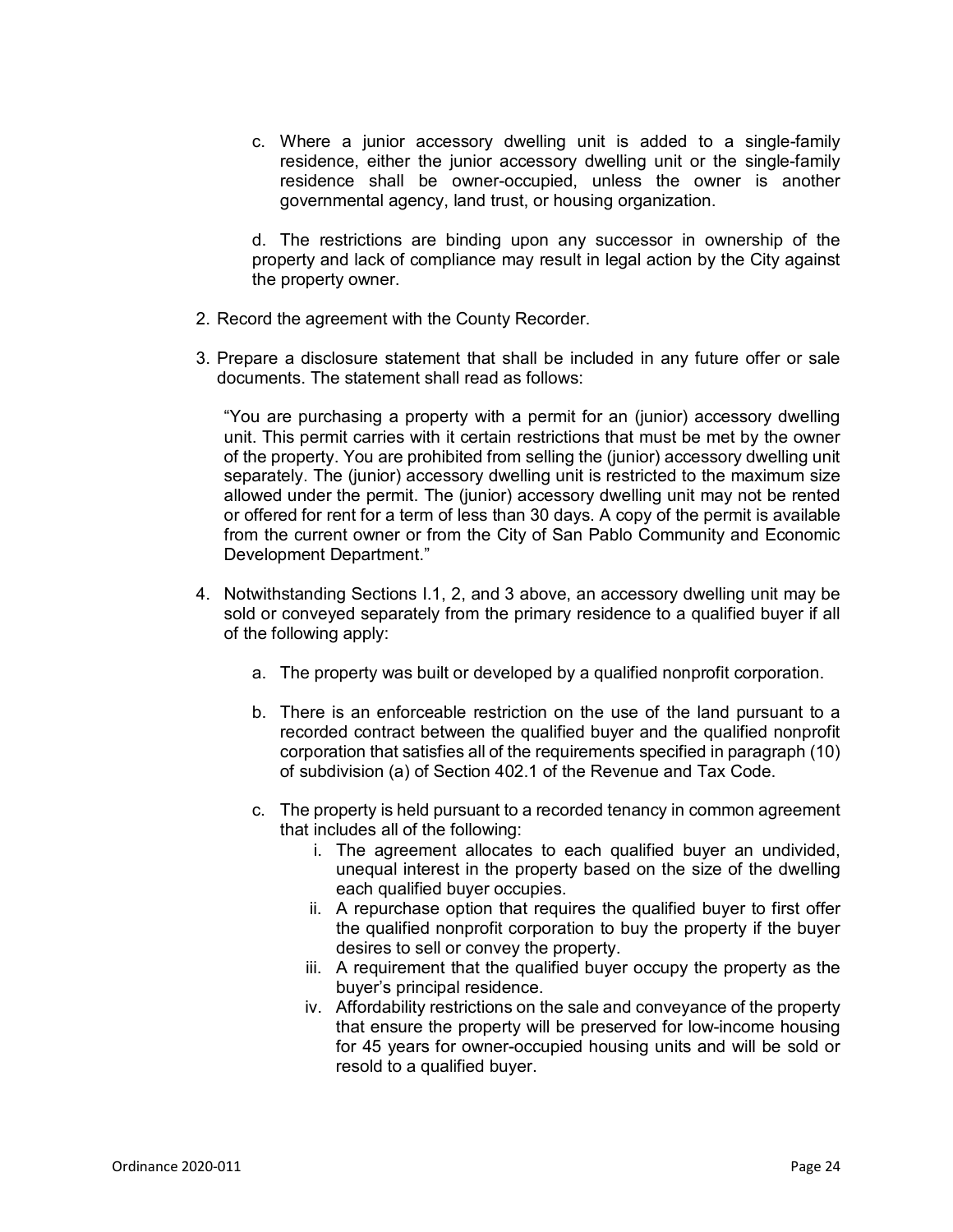- d. A grant deed naming the grantor, grantee, and describing the property interests being transferred shall be recorded in the County. A Preliminary Change of Ownership Report shall be filed concurrently with this grant deed pursuant to Section 480.3 of the revenue and Taxation Code.
- e. Notwithstanding Section 17.60.070.D above, if requested by a utility providing service to the primary residence, the accessory dwelling unit has a separate water, sewer, or electrical connection to that utility.
- J. Nonconforming Structures.

Notwithstanding the provisions of Section 17.08.040, if the existing primary dwelling unit is a legal nonconforming structure, an accessory dwelling unit or junior accessory dwelling unit may be constructed only if the nonconformity of the structure is not expanded and the accessory dwelling unit or junior accessory dwelling unit otherwise meets all current applicable zoning and building standards.

- K. Applications.
	- 1. An application for an ADU permit must be submitted to the Zoning Administrator for plan check/zoning clearance before a building permit application is submitted to the city. An application for a JADU unit permit must be submitted in the same manner and form as an application for an ADU permit.
	- 2. An application for an ADU permit must be made in writing and contain the following information. Individual adjustments to this list of requirements may be made by the Zoning Administrator in keeping with the general intent of this Section.
		- a. Name(s) and address(es) of applicant(s) and property owner(s).
		- b. Address and assessor's parcel number for the lot.
		- c. Size, indicating dimensions and square footage of the primary dwelling unit and the proposed accessory dwelling unit.
		- d. A legible scale drawing, showing:

i. A north arrow to indicate lot orientation.

ii. Lot dimensions and labels for all property lines.

iii. Siting and location of the primary dwelling unit and the proposed accessory dwelling unit.

iv. Floor plan configuration of the primary dwelling unit and the proposed accessory dwelling unit.

v. All other existing improvements, including driveways and parking areas.

vi. Exterior design of the primary dwelling unit and the proposed accessory dwelling unit. "Exterior design" includes exterior features, such as entrances, windows, and roof.

e. Color photographs of the primary dwelling unit and surrounding properties taken from each of the property lines of the project site.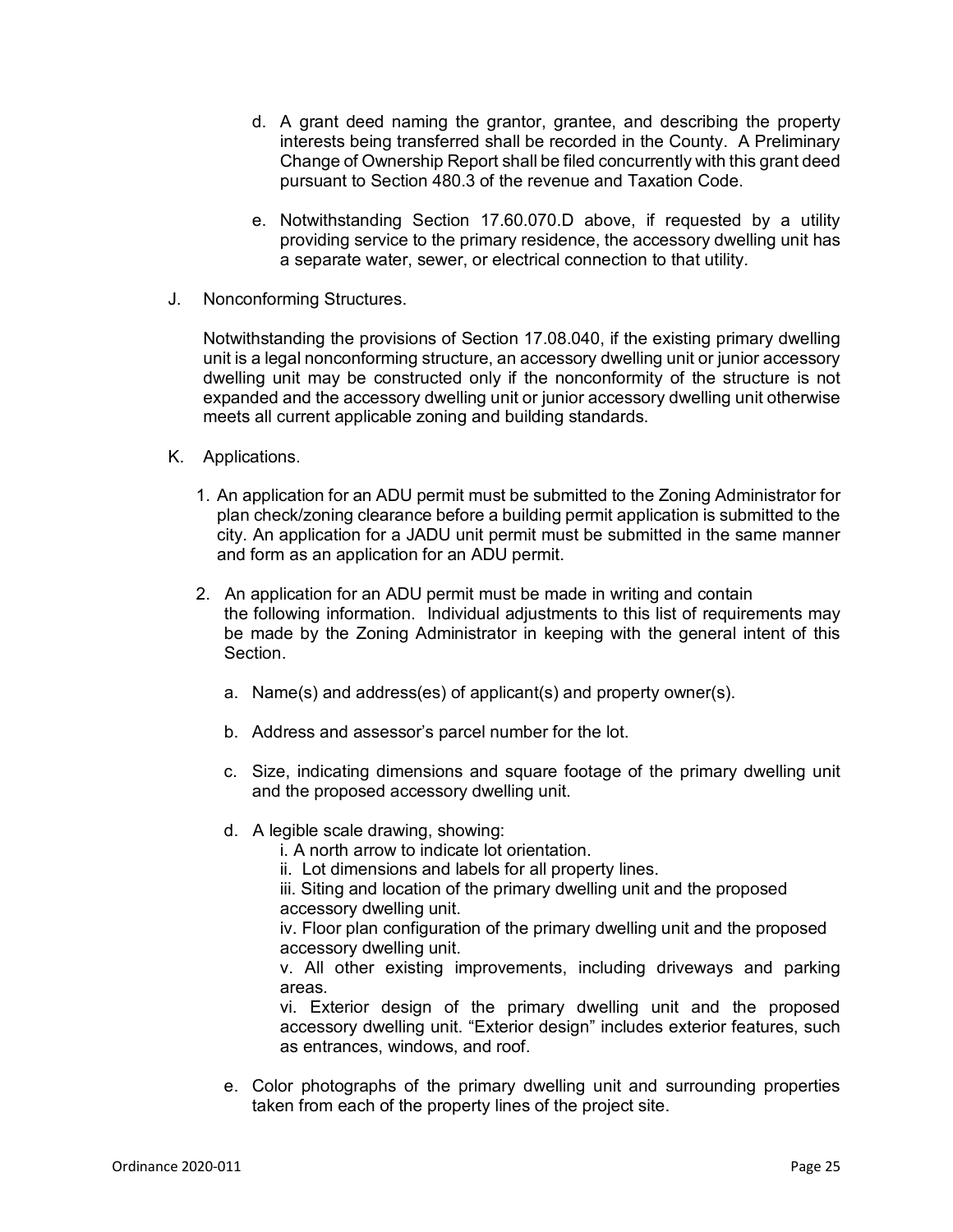- f. Location and description of water and sanitary services for both the primary dwelling unit and the proposed accessory dwelling unit.
- g. Property owner's consent to physical inspection of the premises.
- h. A written legal description of the property

**Section 9.** Section 17.68.020, Universal definitions in Chapter 17.68, Universal Terms, is amended in part to read as follows:

## **Section 17.68.020 Universal definitions**

**. . .** 

**Accessory Dwelling Unit.** An attached or detached accessory residential dwelling unit per state law that provides complete independent living facilities for one or more persons and is located on the same a lot with a proposed or existing primary residence. It shall include permanent provisions for living, sleeping, eating, cooking and sanitation on the same lot as the single family or multi-family dwelling is or will be situated. An accessory dwelling unit also includes the following: (a) an efficiency unit, as defined in Section 17958.1 of the Health and Safety Code; and (b) a manufactured home, as defined in Section 18007 of the Health and Safety Code. The accessory dwelling unit is either attached to, or located within, the proposed or existing primary dwelling, including attached garages, storage areas or similar uses, or an accessory structure detached from the proposed or existing primary dwelling and located on the same lot as the proposed or existing primary dwelling.

**Junior Accessory Dwelling Unit.** A junior accessory dwelling unit has the meaning set forth in Government Code Section 65852.22, as it may be amended: a unit that is no more than 500 square feet in size and contained entirely within an existing single-family residence and/or attached garage. A junior accessory dwelling unit may include separate sanitation facilities or may share sanitation facilities with the existing structure. It is required to have a separate entrance from the main entrance to the proposed or existing single-family residence and to include an efficiency kitchen which shall include a cooking facility with appliances and a food preparation counter and storage cabinets that are of reasonable size in related to the size of the unit.

**Structure, Accessory.** A subordinate building or structure which is incidental and not attached to the main building or use on the same lot. If an accessory structure is attached to the main building or if the roof is a continuation of the main building roof, the accessory structure shall be considered an addition to the main building. Includes, but not limited to, enclosed and unenclosed patios, barns, garages, carports, storage buildings/sheds, gazebos, and decks.

. . .[*all other definitions remain as written*]

**Section 10.** Section 17.70.010, Residential use classes in Chapter 17.70, Use Classification Descriptions, is amended in part to read as follows: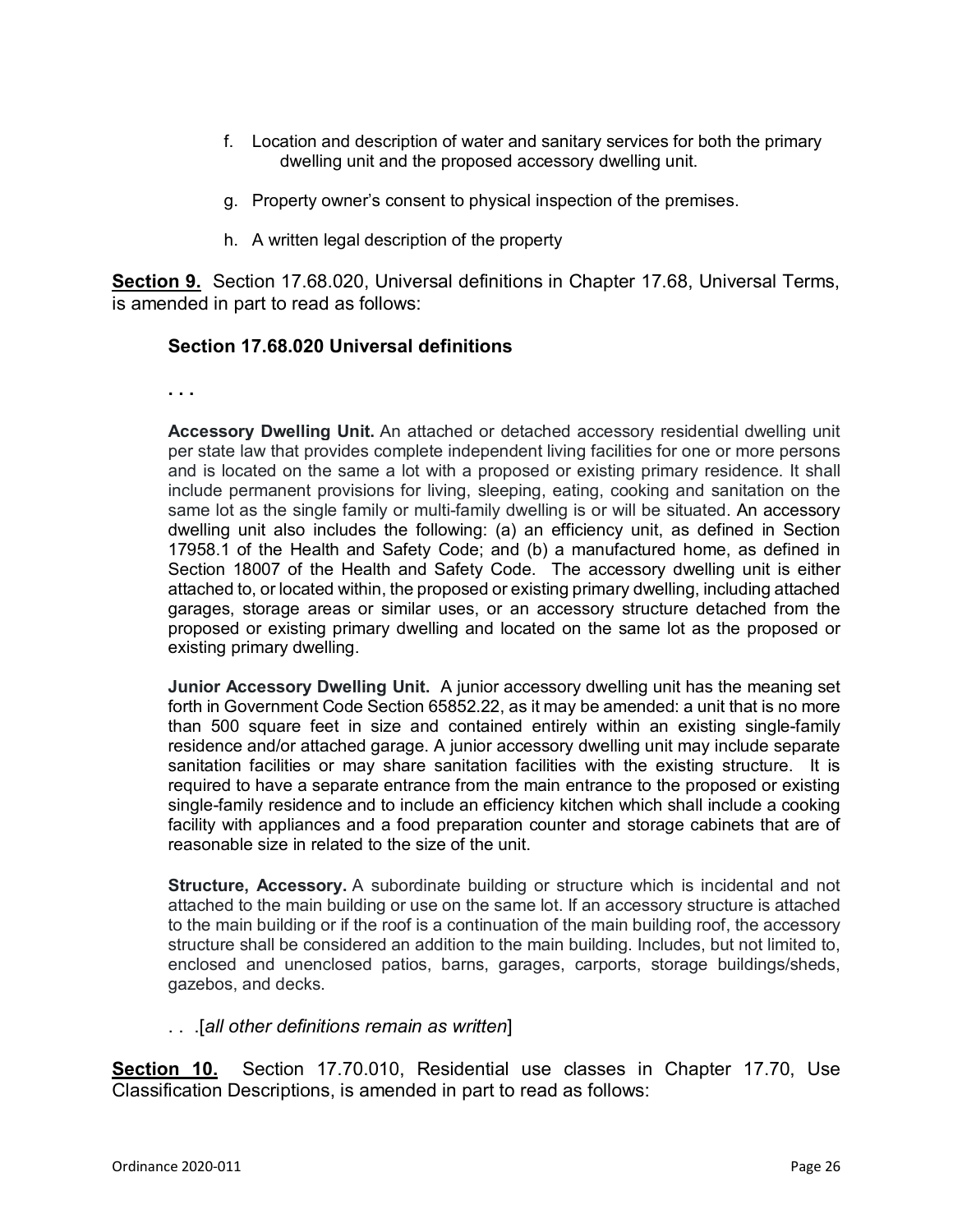## **Section 17.70.010. Residential use classes.**

. . . Q. Dwelling, Accessory. An "accessory dwelling unit" means an attached or a detached residential dwelling unit which provides complete independent living facilities for one or more persons and is located on a lot with a proposed or existing primate residence. It shall include permanent provisions for living, sleeping, eating, cooking, and sanitation on the same lot as the single-family or multi-family dwelling is or will be situated. An accessory dwelling unit also includes the following: (a) an efficiency unit, as defined in California Health and Safety Code Section [17958.1](http://leginfo.legislature.ca.gov/faces/codes_displaySection.xhtml?lawCode=HSC§ionNum=17958.1) and (b) a manufactured home, as defined in California Health and Safety Code Section [18007.](http://leginfo.legislature.ca.gov/faces/codes_displaySection.xhtml?lawCode=HSC§ionNum=18007) The accessory dwelling unit is either attached to, or located within, the proposed or existing primary dwelling, including attached garages, storage areas or similar uses, or an accessory structure detached from the proposed or existing primary dwelling and located on the same lot as the proposed or existing primary dwelling.

A "junior accessory dwelling unit" has the meaning set forth in Government Code Section 65852.22, as it may be amended: a unit that is no more than 500 square feet in size and contained entirely within an existing single-family residence and/or attached garage. A junior accessory dwelling unit may include separate sanitation facilities or may share sanitation facilities with the existing structure. It is required to have a separate entrance from the main entrance to the proposed or existing single-family residence and to include an efficiency kitchen which shall include a cooking facility with appliances and a food preparation counter and storage cabinets that are of reasonable size in related to the size of the unit.

. . . [*all other provisions remain as written]*

**Section 11.** Single Family Neighborhood Planning in Title 17, Zoning, Appendix A. Residential Design Guidelines, is amended in part to read as follows:

## **Appendix A. Residential Design Guidelines**

. . . Single Family Neighborhood Planning

**Accessory Dwelling Units.** Accessory Dwelling Units shall follow the standards in Section [17.60.070.](https://www.codepublishing.com/CA/SanPablo/#!/SanPablo17/SanPablo1760.html#17.60.070)

### . . . [*all other provisions remain as written]*

**Section 12. Severability.** If any sections, subsections, sentences, clauses, phrases or portions of this ordinance are for any reason held invalid or unconstitutional, such decision shall not affect the validity of the remaining portions of this ordinance. The City Council hereby declares that it would have passed this and each section, subsection, phrase or clause of this ordinance whether or not any one or more sections, subsections, phrases or clauses may be declared invalid or unconstitutional on their face or as applied.